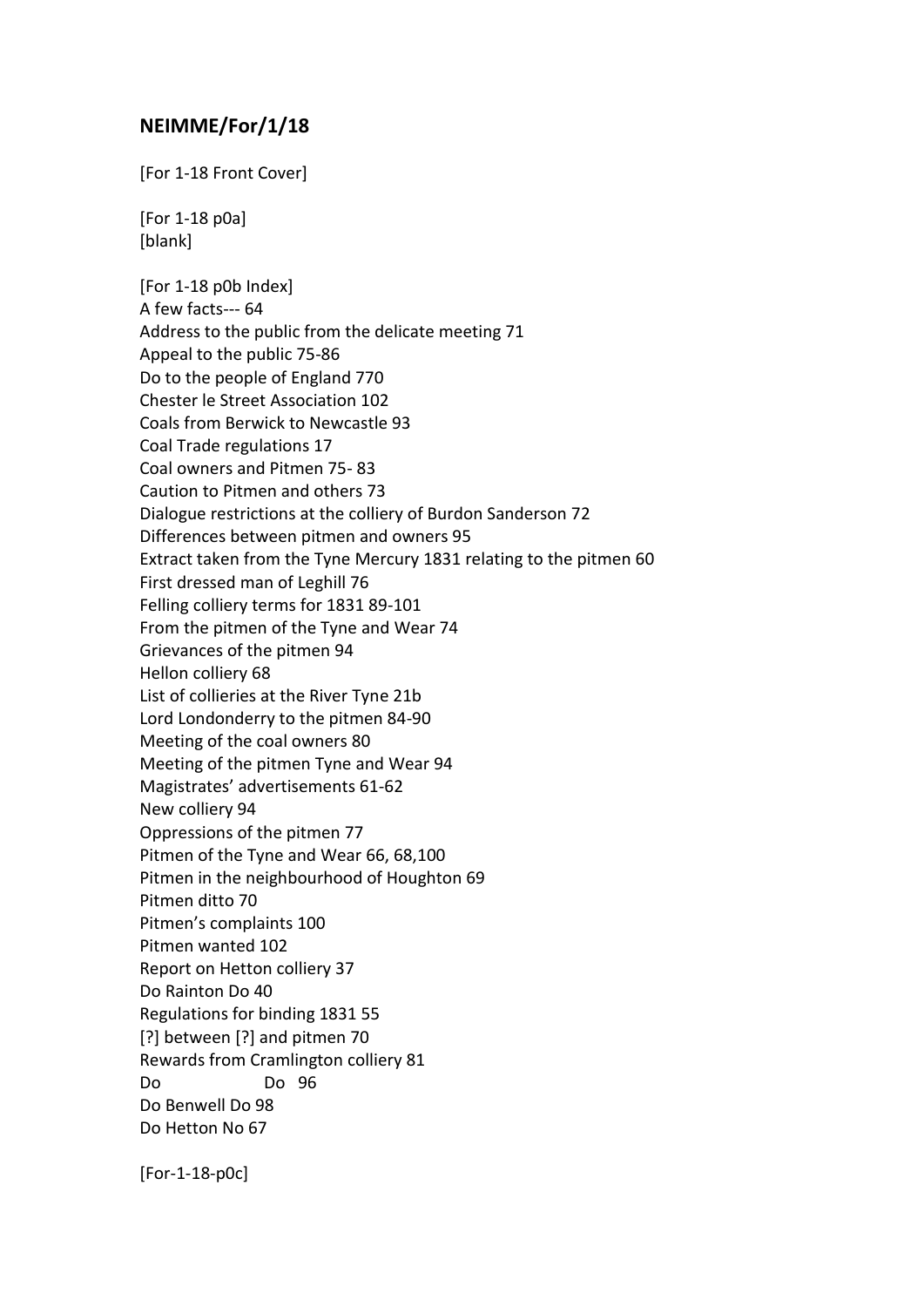Section of coal Hetton colliery 1 To the pitmen Newcastle and Durham 82 Terms offered to the pitmen from Jarrow colliery 85 To be at Woodland colliery 97 To the public 99 Union rules 87, 88 Vend of collieries on the River Wear 1827 23-43-47-1829 54 Voice from the coal mines 79 Waldridge colliery 103

[For-1-18-p1]

9<sup>th</sup> May 1829

Section of Hutton Coal Seam under the 5 fathom dyke to the north in the minor pit Hetton Colliery at the north east extremity of that district being in the barrier of Partnership Coal & to the north is the upcast of 17 feet.

| Ft in |            |       |
|-------|------------|-------|
|       |            |       |
|       | $0_{1/2}$  |       |
|       |            | 491/2 |
|       | $10^{1/2}$ |       |
|       | 41/2       |       |
|       |            |       |
|       | 95/8       |       |
|       |            |       |

Section of the Hutton Seam in the Minor Pit in the east north headways in Mr Shepperston's coal, this being the east extremity of the workings and eastern boundary of the coal taken by the Hetton Coal Company.

|                                        | Ft in |                     |                                    |
|----------------------------------------|-------|---------------------|------------------------------------|
| Good coal-------------------------     | 44    |                     |                                    |
| Black band------------------------     | 0     | 15/8                |                                    |
| Foul coal--------------------------    |       |                     | $0 \quad 5 \quad 4 \quad 10_{5/8}$ |
| Grey thill---------------------------- | 1 6   |                     |                                    |
| Brassy coal------------------------    | 0     | $4_{1/4}$           |                                    |
| Grey stone (band) ----------------     |       | $\overline{2}$<br>0 |                                    |
| Bottom coal------------------------    | 0     | 81/2                |                                    |
| Black splint-------------------------  | 0     | $2_{3/4}$           |                                    |

Section of Hutton Coal Seam in the Minor Pit Hetton Colliery in the lowest south board in Mr Shepperston's coal in the 8<sup>th</sup> pillar south from Mothergate

| Ft in |  |
|-------|--|
|       |  |
|       |  |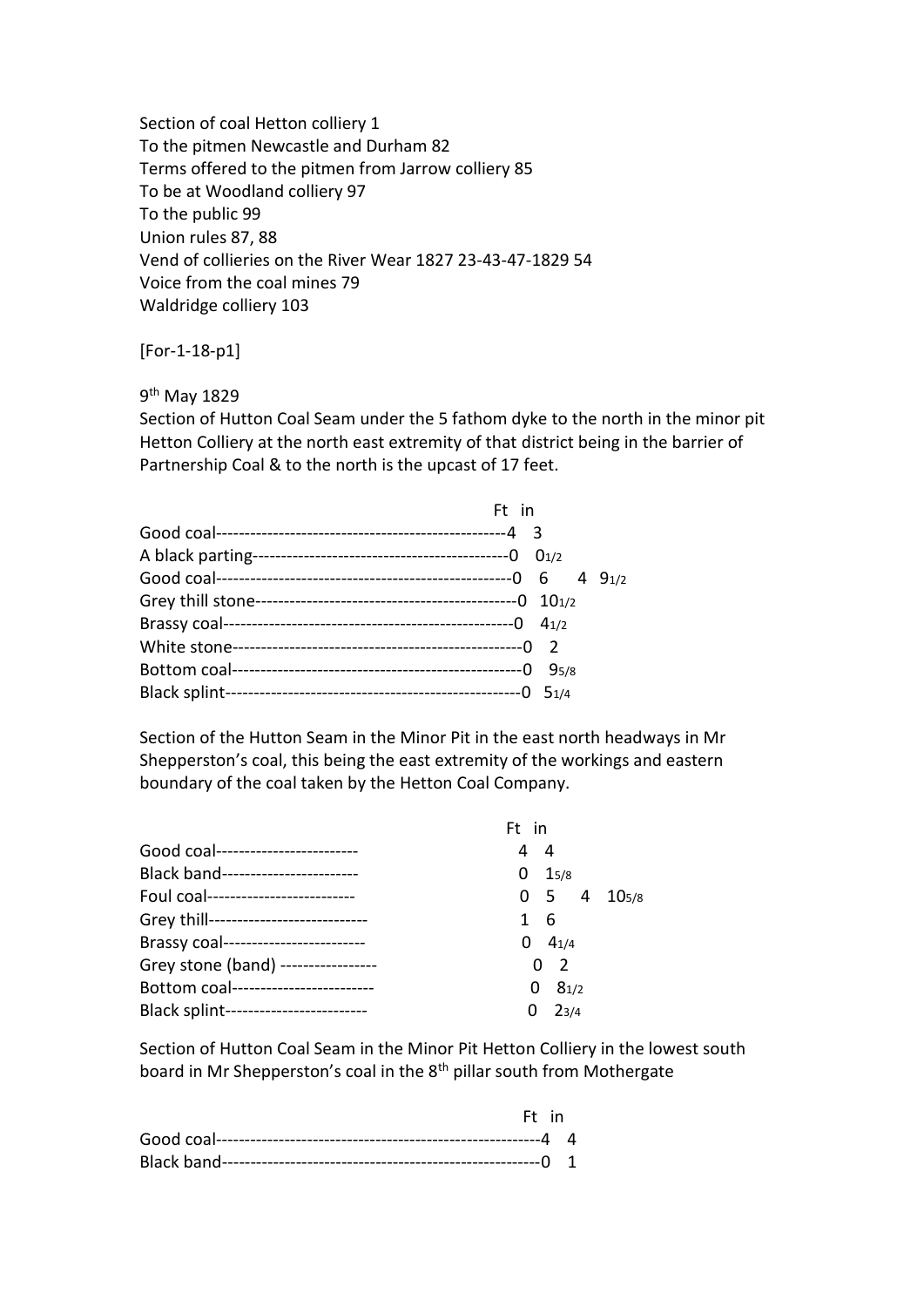[For-1-18-p2]

Section of the Hutton Coal Seam in the Crane Board in the west boards in Mr Mascall's property at 11 w from winning headways being the southernmost board but two

| Ft in         |  |
|---------------|--|
|               |  |
| $\frac{1}{2}$ |  |
|               |  |
|               |  |
|               |  |
|               |  |
|               |  |
|               |  |

Section of Hutton Coal Seam in the east north headways in Mr Mascall's property in the 3<sup>rd</sup> winning over the second dip trouble to north of feet supposed to be the 5 fathom dyke that was met with straight north from shaft

| Ft in    |
|----------|
|          |
|          |
| 4 $51/2$ |
|          |
|          |
|          |
|          |
|          |
|          |

Section of Hutton Seam in the Minor Pit in the 8<sup>th</sup> south east board in Mr Mascall's property at 5 pillars south from the east north.

|                | Ft in |      |
|----------------|-------|------|
|                |       |      |
|                | 11/2  |      |
|                |       | 61/2 |
|                |       |      |
|                |       |      |
| Band of stone- |       |      |
|                |       |      |
|                |       |      |

For-1-18-p3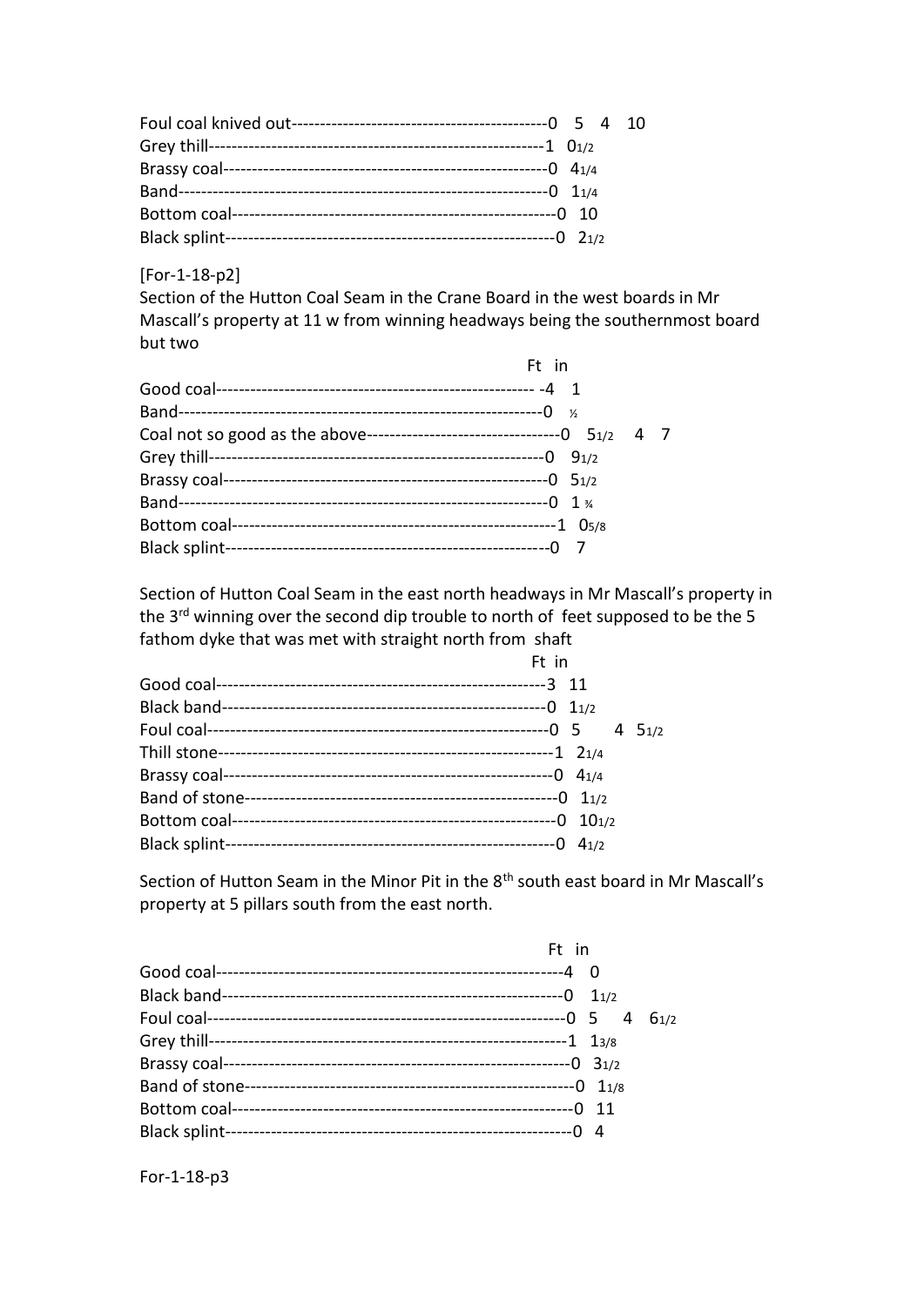#### June 8th 1829

Section of the Hutton Coal Seam in the Minor pit upon the 7 fathom dyke to the south of shaft to the east of winning headways and in Mr Fox's coal where the pillars are now working off, at 4 pillars south of back drift in the south north board.

|  | Ft in |
|--|-------|
|  |       |
|  |       |
|  |       |
|  |       |
|  |       |
|  |       |

Section of Hutton Coal Seam in the  $7<sup>th</sup>$  pillar upon the New incline & in the Mothergate Board, Mr Lawson's Coal,

Section of the Hutton seam to the north of the straight up Moth: over the 41/2 fathom trouble upon the south dyke and to the north of said Moth: 8 boards and 6 pillars west of the headways put over to the N dyke where the 5 boards were got (when this section was taken is the new w Moth: ) ( Mr Lyon's coal)

| Ft in |  |
|-------|--|
|       |  |
|       |  |
|       |  |
|       |  |
|       |  |
|       |  |

#### For-1-18-p4

Section of the Hutton Coal Seam in the Mothergate north of the shaft, upon what is called the west inclined plane and to the north of the said Moth: 12 pillars in the east headways which is about 11 winnings east of the western boundary of the coal belonging to the Hutton Coal Company & of course the western extremity of their workings adjoining Mr Russell's colliery & in the coal belonging Messrs. Lyon & Musgrave.

|  | Ft in |
|--|-------|
|  |       |
|  |       |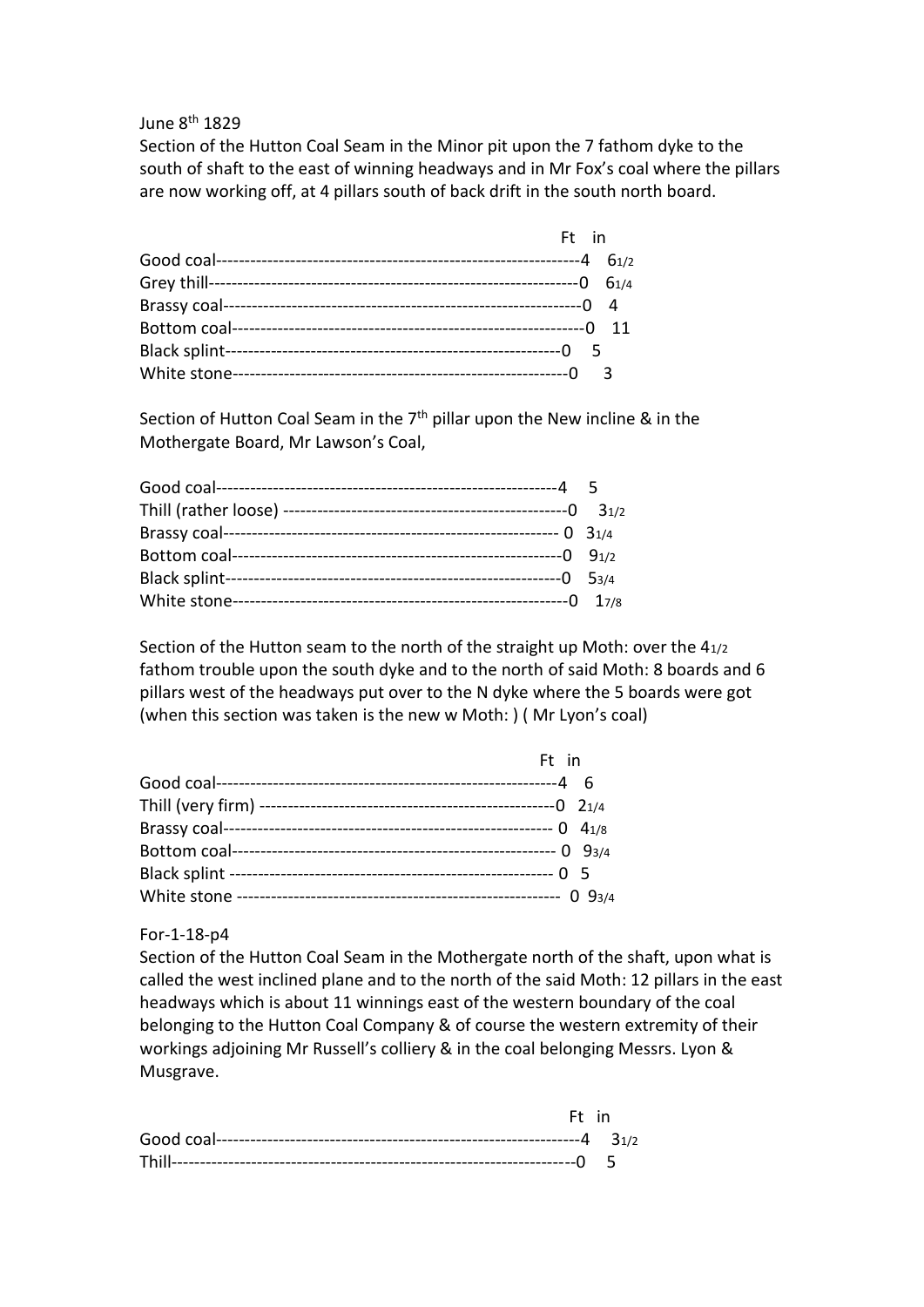For-1-18-p17

December 30<sup>th</sup> 1826

General Regulations Drawn up by the Committee of the Coal Trades 1<sup>st</sup> A representative shall be nominated by the proprietors of each colliery with full powers to act for that colliery for one twelve month from 1<sup>st</sup> January 1827 and in case the owners wish at any time to change their representative they shall give notice of their intention to the secretary and send their nomination to him in writing. 2<sup>nd</sup> That the whole body of representatives shall constitute a general board of appeal in which all questions shall be decided by a majority the votes to be taken by ballot not less than thirteen members to be present when any question is decided and no representative to have more than one vote.

3<sup>rd</sup> That the committee shall decide all questions submitted to them in the same way by a majority not less than three shall be quoram.

4<sup>th</sup> That the chairman, secretary, and assistant secretary be appointed to act for the twelve months.

5<sup>th</sup> That a suitable house be taken for the accommodation of the Trade & be under the management of the committee.

6<sup>th</sup> The general court to be a court of final appeal in all cases and to have the power of laying a rate of so much per chaldron upon each colliery for the…..

## For-1-18-p18

…. general purposes of the Trade which levy shall be at the disposal of the committee.

7<sup>th</sup> That the committee apportion the basis of 800,000 chaldrons agreed upon at a general meeting any party discontented having an appeal to the general court. 8<sup>th</sup> The committee to distribute the monthly quantities and any colliery exceeding the quantity allowed by the committee be forfeit the full value of the coals so over vend at the current selling price of such coals.

9<sup>th</sup> That all collieries from their peculiar situations or nature of their Trade cannot come into the general monthly regulations for the year be required to specify the particular months during which they shall require the indulgence of an increased vend the extent of which shall be settled between them and the committee from time to time.

10<sup>th</sup> That the selling price for all the collieries shall be fixed for one year by the general court, a scale of prices to be drawn up by the committee for their approbation and when fixed not to be deviated from under a penalty of £50.  $11<sup>th</sup>$  That no colliery under any account shall exceed the statute measure for chaldron and that in order to ascertain whether or not this resolution is strictly complied with, that a list shall be returned on every Monday before 12 o' clock of the quantities vended during the preceding week with the names of the ships and Masters places to which they belong and destination and that any colliery failing to make such return shall be subject to a penalty of £5.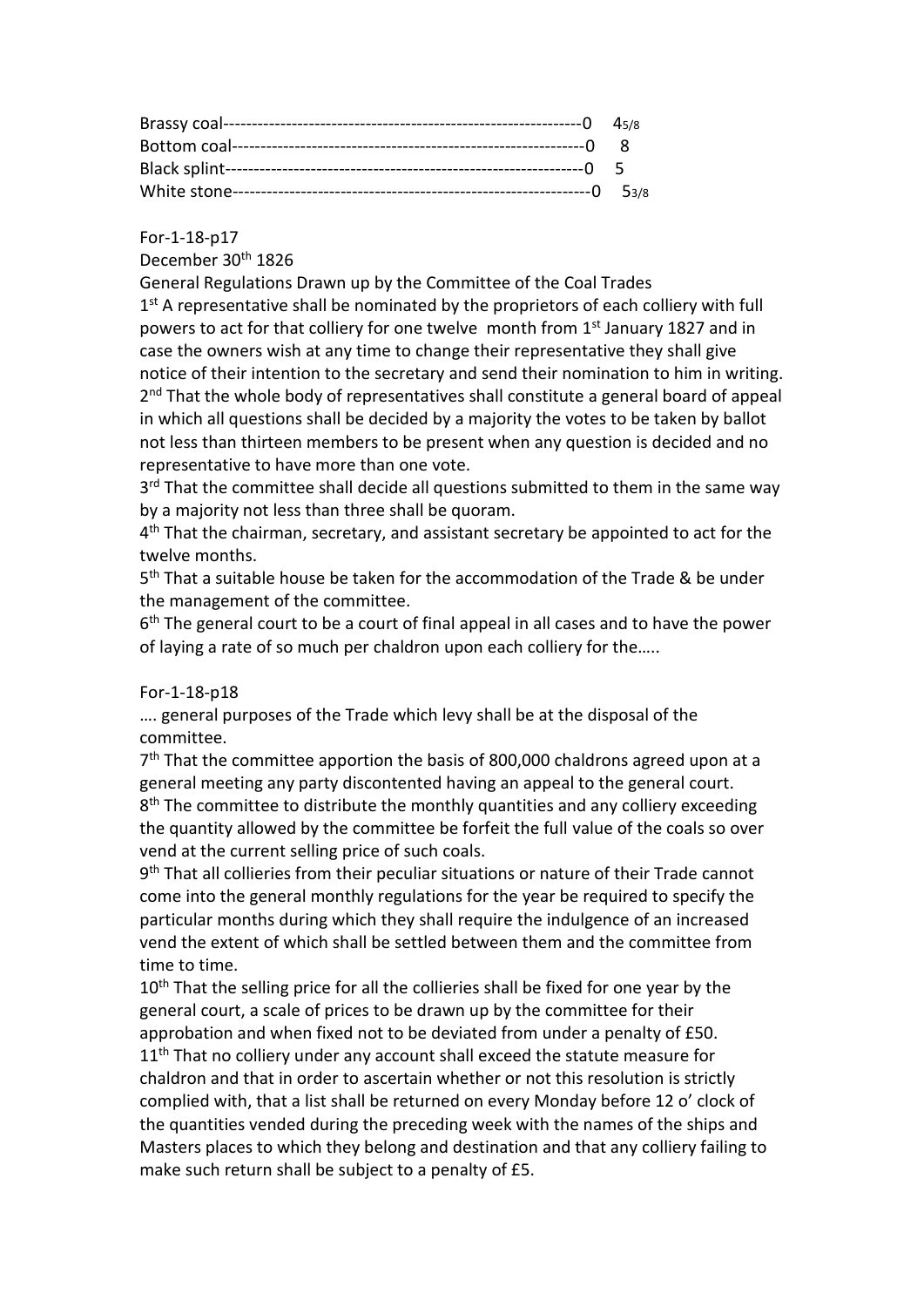$12<sup>th</sup>$  That the assisting secretary keep a book for the inspection of the representative of each colliery.

## For-1-18-p19

13<sup>th</sup> That the Staithman of each Colliery on the first Tuesday of each month make a return signed by him of the quantities of the quantities of coals vended in the preceding month and shall attend the committee if required and should the committee decide he has wilfully made a false return the owner of such colliery shall be subject to a penalty of £10.

14<sup>th</sup> That freighting be abstained from as much as possible but that any colliery which may be obliged to resort to this mode of vending, shall specify in their weekly returns the names of the ships so freighted under a penalty of £50. No other indirect mode of vending to be permitted.

#### For-1-18-p20

12th January 1827

## Gentlemen,

You will please to examine the basis of the several collieries on the River Wear as they stood during the last regulation.

You will then proceed to investigate the situation of the several collieries on the river as to their respective powers of working, and the quality of the coals they are severally capable of producing.

You will also inform yourselves as to the declining or increasing powers of the several collieries the wearing out of Old Pits or the opening of new ones, and also as to any changes for the better or worse in the quality of coals they produce.

Having informed yourselves competently in al, these points through such channels as you deem requisite and having also duly weighed the means and powers which the Coal Owners possess of vending their coals you will please to apportion the whole basis of the river viz. amongst the several collieries on what you may consider to be an equitable scale according to their respective powers and merits deduced from the information to be obtained as above stated.

In apportioning the basis amongst the collieries at present working you will please to make provision for such new collieries as will come into the trade in the course of the current year, in such manner as you may deem most expedient.

The local Viewers and Agents at the several collieries will be instructed to give you such information as you may require in the course of your investigation.

That Mr Geo. Johnson & Mr Geo. Hill be empowered to take a view, or to adopt other means to take information of the state of any collieries where the referees shall deem the information obtained from the resident Viewer whether incomplete or unsatisfactory, and that such power be exercised at their own discretion without being called upon to give the reasons or state the grounds which have led them to such a measure.

For-1-18-p21 27<sup>th</sup> January 1827 List of Collieries on the River Tyne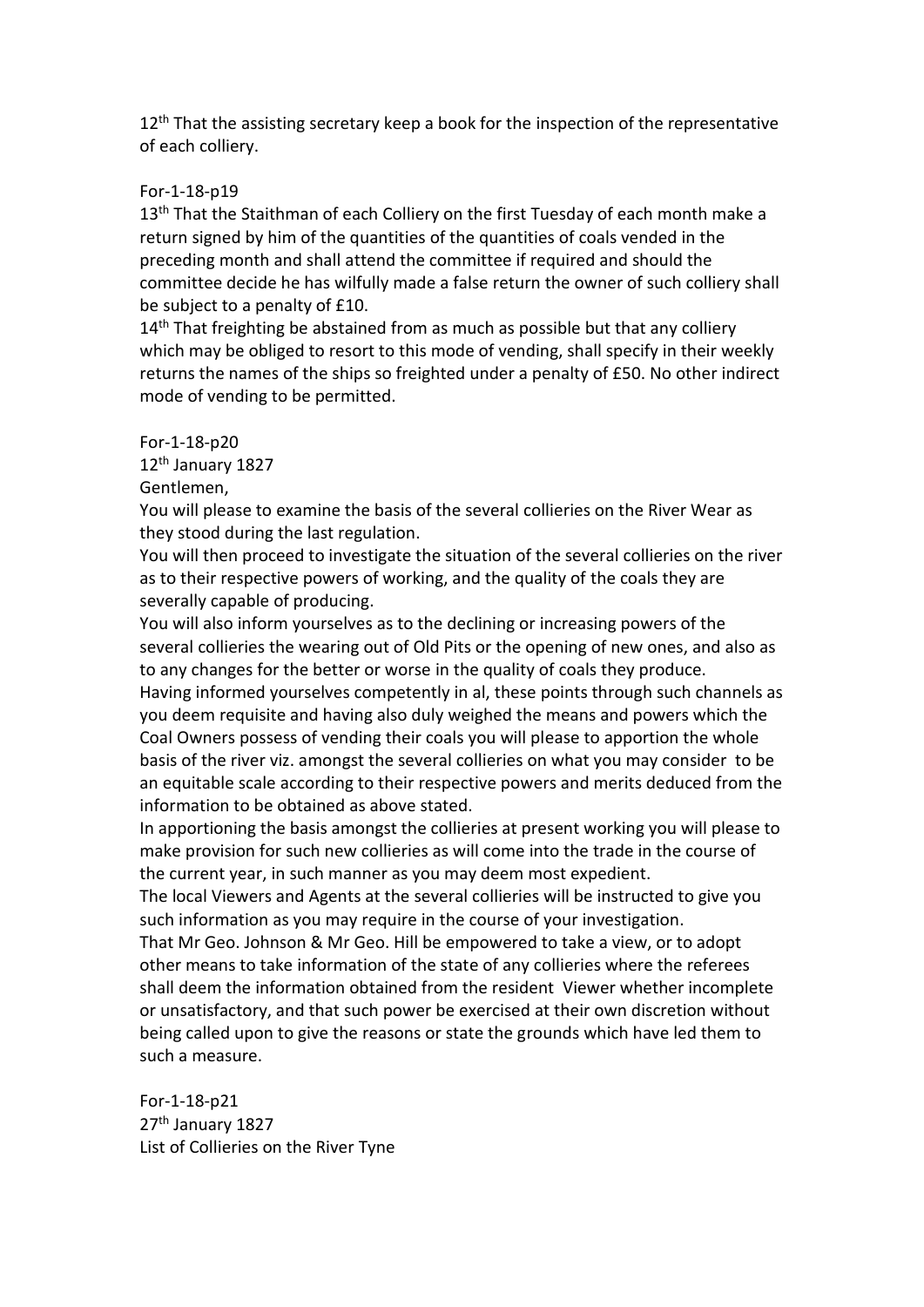| Collieries                        |               | Selling prices as fixed | Their Representatives |
|-----------------------------------|---------------|-------------------------|-----------------------|
|                                   | London        | Coastwise               |                       |
| Wallsend                          | $33/-$        |                         | *Mr Buddle            |
| Percy Main                        | $34/-$        |                         | Mr John Walker        |
| <b>Bell &amp; Browns Wallsend</b> | $31/-$        |                         | *Mr Dinon             |
| Willington                        | $30/-$        |                         | ------                |
| Killingworth                      | $29/-$        |                         | Mr Lambert            |
| <b>Burradon</b>                   | $27/-$        |                         |                       |
| Heaton                            | $31/-$        |                         | *Mr James Potts       |
| <b>Walker Wallsend</b>            | $31/-$        |                         | Mr Rich Lambert       |
| Old Walker                        | $24/-$        |                         |                       |
| Hebburn                           | $---$         |                         | Mr PG Ellison         |
| Jarrow                            | $---$         |                         | Mr Buddle             |
| Conlodge                          | $32/-$        |                         | *Mr RH Brandling      |
| Newmarch Wallsend                 | $31/-$        |                         | --------              |
| Fawdon                            | $28/-$        |                         | Mr R Newmarch         |
| <b>Backworth</b>                  | $29/-$        |                         | Mr Taylor             |
| Hotspur                           | $28/-$        |                         | Mr Clark              |
| <b>Burdon Main</b>                | $28/-$ 24/-   |                         | Mr M Robson           |
| <b>Manor Wallsend</b>             |               | $27/- 24/-$             | Mr J Brandling        |
| Whitley                           | $21/-$        |                         | *Mr Clark             |
| Springwell                        | $---$         |                         | Mr Wood               |
| Henworth                          | $24/-$ 22/-   |                         | Mr John Brandling     |
| Pelau Main                        | $- - -$       |                         | *Mr B Thompson        |
| Unsworth                          | $22/-$        |                         | Mr Buddle             |
| <b>Sherrif Hill</b>               |               |                         | Mr James Atkinson     |
| Tyne Main Woodside                | $\frac{1}{2}$ | $\frac{1}{2}$           | Mr Losh               |
| Felling                           | $20/-$        |                         | Mr John Grace         |
| Team                              |               |                         | Mr M Atkinson         |
| Low Moor & South Moor             | $20/-$        |                         | Mr Lambert            |
| Tanfield Moor                     | 25/-          |                         | Mr Buddle             |
| Pontop & Garesfield               |               |                         | Mr W Armstrong        |
| Townley                           |               |                         | Mr GJ Dunns           |
| Wylam                             | $23/-$        |                         | Mr G Blackett         |
| Holywell                          | $24/-$        |                         | Mr Joseph Lamb        |
| Benwell                           | $24/-$        |                         | Mr A Surtees          |
| Elswick                           | $22/-$        |                         | *Mr Lamb              |
| Wortley                           | $18/-$        |                         |                       |

Those marked thus \* are the Gentlemen who form the committee

## For-1-18-p24

This contains a copy of page 20 above, with names of Messrs. Stobart, Thompson and Plummer to whom the correspondence was directed.

For-1-18-p25 12th July 1827 Mr Morris for Mr Washington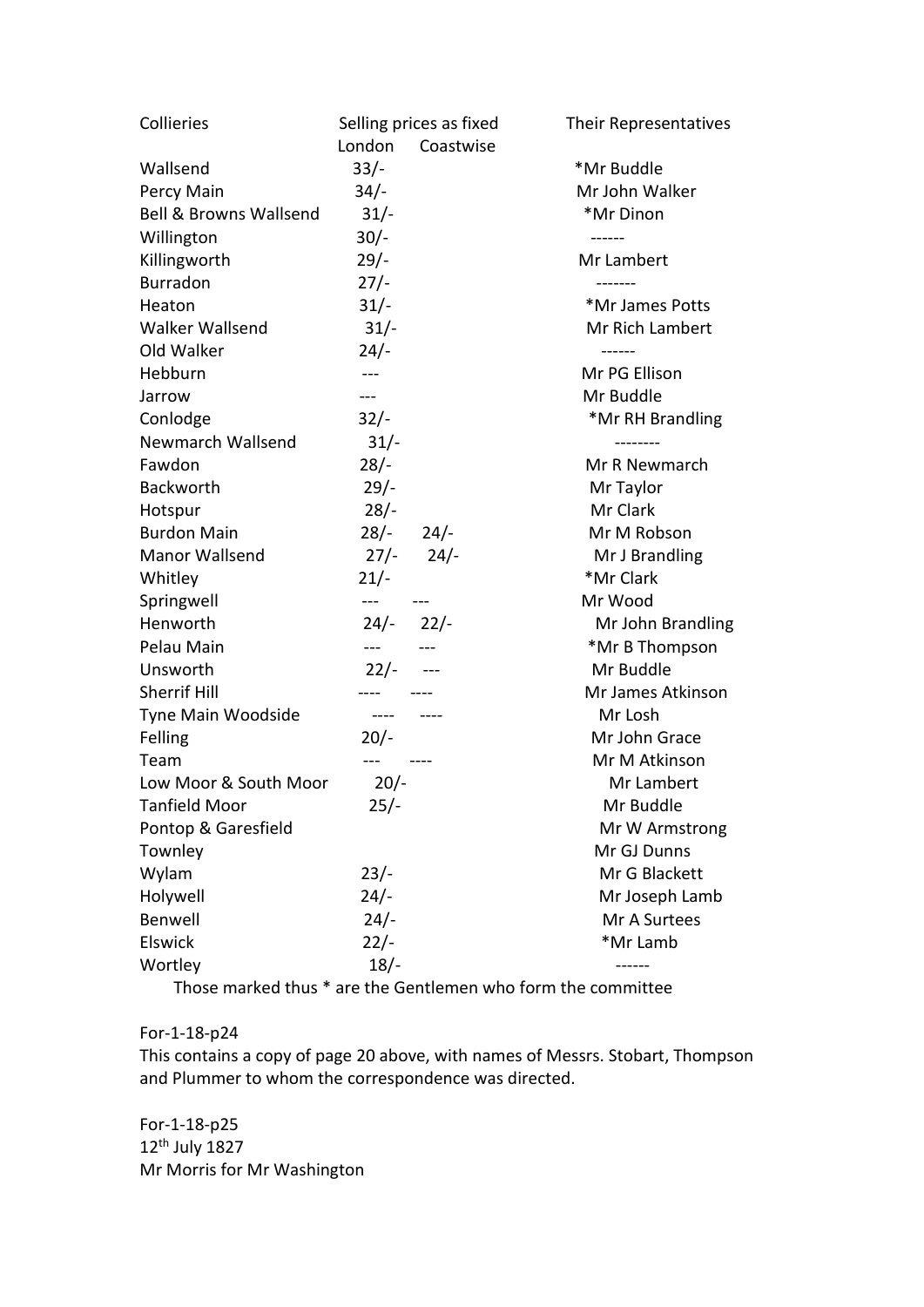Says he expects their Colliery to be put upon the same basis as before viz. 22,000 chaldrons basis for the best coals, small coals are not put into the quantity of vend on this river. The consumption of them about 1,000 chaldrons . Has two working pits one working out of Maudlin and one out of Hutton seam.

Each pit draws from a Maudlin and Hutton seam and can work with ease 40 a day at each pit to the supply of both rivers. Work the Maudlin with a 20 peck corf and Hutton seam with a 16 peck. Has about 4 years whole coal in the Hutton seam sells all the coal by (?) and rises and falls with the trade sells the small at 67. Russell's High Main both Maudlin and Hutton seams are mixed price at staith 19/- and without abatement.

North Sutton, Mr Morris for Mr Russell Esq. and manager at the colliery Thomas Hall under viewer.

Claims for vend 40,000 chaldrons as a basis. Has 2 pits working in Hutton seam which is 108 fathoms deep. Can with ease draw 45 (?) per day each of 20 peck corves. Principal part of coal to get is to dip of colliery working places between 4 and 500 yards of the shaft with  $2/8<sup>th</sup>$  screens. Hutton seam is 4ft 3in. clean coal and good in quality. Are sinking a new pit. Had about 500 acres of whole coal in 1825 and 33 acres of High Main vends the coals by (?) entirely. Hutton seam 30/- but Russell's Wallsend at staith and for the  $2^{nd}$  Russell's at 23/- per chaldron (?) small and sells them at 6/- but has no arrangement for the sale of small either here nor at Washington . Leaves about 1 corf in a score underground.

#### For-118-p26

Marquis of Londonderry, Mr Geo. Hunter Viewer

Read a letter from the Marquis where he demands 125,000 chaldrons for Rainton Colliery and 25,000 for Penshaw Colliery. When the basis was fixed previously the 125,000 it included both Rainton and Penshaw Pits, which latter pit wrought about 12,000 chaldrons.

Rainton Colliery entirely belongs Dean and Chapter leasehold, Penshaw it is Marquis's own leasehold .

Rainton has six working pits and a machine upon each of where in complete use except one which wants a little reparation. Had them all at work last year first and last. Not all at once and the same time. Are all working Hutton seam of the first quality.

In 1825 sold off two of the pits with their establishments to Mr Russell to work the Hutton coals and about 100 acres of his Dean and Chapter.

The Marquis is now in as good a situation for working more coals and of equal good quality as immediately prior to the disposal of the two pits to Mr Russell. Is now working 4 pits having 2 others to begin in 3 weeks time . Works and (?) 220 scores of 20 peck corves from the 4 pits, and the other two if set to work would work with ease 80 score a day ; working together 300 score a day if all work has excepting men everything in readiness to get and vend that quantity. Has men to raise 66,000 scores a year . At the present the number agreed for this is 570. About one corf in a score is cast back and left underground. Has screens on bank of 3/8<sup>th</sup> of an inch in wideness and  $\frac{1}{2}$  inch, 3/8<sup>th</sup> s of  $\frac{1}{2}$  inch and the remainder of the other. Makes about 1 ¾ chaldrons 175/100 of the best coals in every score. The selling price at staith is 32/- per chaldron. Neither freighter upheld or reduced in price in any way from the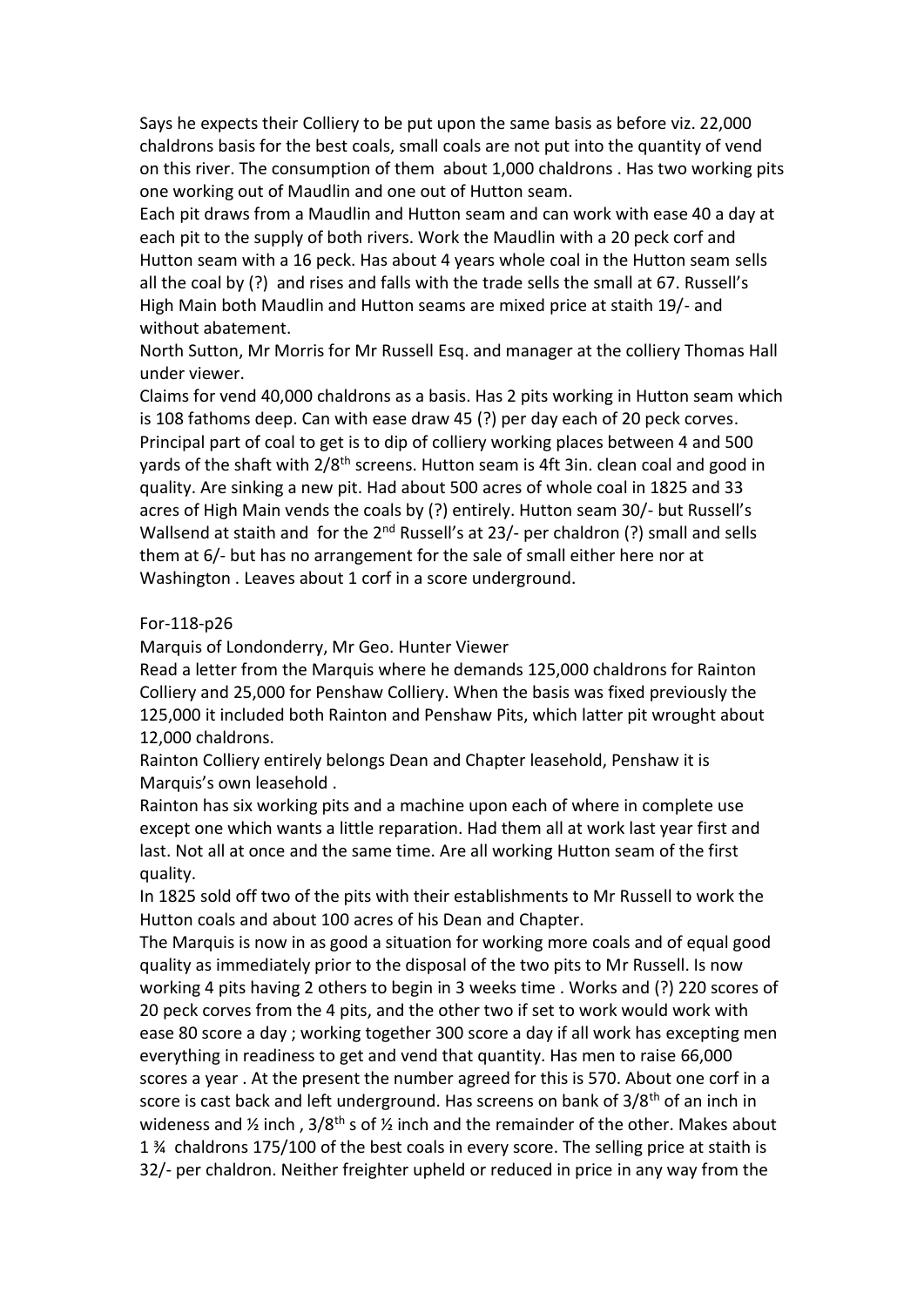nominal one . Sells small coals at 6/- per chaldron. The actual quantity sold is between 8 and 10,000 chaldrons last year. Has a bargain for small coals to go coastwise for about 10,000 chaldrons for the year. Does not know the price. The Eden Main at the staith is 23/-. Vend last year of best coals 128,132, coastwise included.

Penshaw. All whole coal. Has 2 pits at (?) work in Hutton Seam and one in Main Coal in pillars, and a third ready to commence in Maudlin. Can raise from the Hutton Seam 43 or 44 score a day of 16 peck

#### For-1-18-p27

…corves. And of Main Coal 40 a day easily with 20 peck corves. And from the Maudlin pit 30 score a day with 20 peck corves—can supply this and one pit with the other about 3 years. And sells at Eden Main price when fixed: but what Maudlin cannot be mixed off with the Hutton and Main Seam is sold at vains main for 16/ per chaldron and think that the mixture the Maudlin or the whole will make about 20/- per chaldron –Mr Hunter will give us a vend from Penshaw on a future day. Mr Hunter states that a new winning is in forwardness at Pittington have two pits already sunk to the High Main coal 45 fathoms and will be ready by the  $30<sup>th</sup>$  of June to work and lead coals from, to the extent of 60 score a day each from that time but Mr Hunter thinks they may only work one of them in Main Coal at that time but sink down to the Hutton Seam with the other.

#### Hetton Colliery Mr. Thos. Forster resident Viewer

 These concerns are divided into 2 distinct parts—Lyons Main Elsmore are quite separate winning but occupy the same wayleaves and (?) whose rents are certain from an unlimited quantity . Hetton Colliery has 4 working coal pits or shafts, 2 of them draw from the Hutton Seam and 2 from the Upper Main Coal—able to produce 120 score a day from the Hutton and 126 from the Upper Main.

Mr Forster states that he would deem it proper to allow 4 score to each pit daily to be deducted from the above quantities, as an allowance for the breakages and stops so as to allow for a certain production which would have for a certainty of 230 score of 20 pecks daily. The produce in a score of (?) merchantable in the average is 15/8 of a chaldron the main coal 109 fathoms the Hutton seam, the Main Coal about the same distance . The winnings at Hutton Seam 22 yards taking 4 and leaving 18 in Main Coal 16 and 4 this is (?) the deep of Colliery.

The winnings to the rise of Colliery. Main Coal at 12 yards Pillars and 4 yards Board. And in Hutton Seam 13 yard pillars and 4 yard Boards,

#### For-1-18-p28

The 4 pits will serve their lease an area fixed term of 37 years. The quality to the east is not quite so good as to the west. The Hutton Seam is 4ft 8in thickness. The Upper Main Coal is much the same as formerly and is 5ft 8 in and down to 4ft 7in in the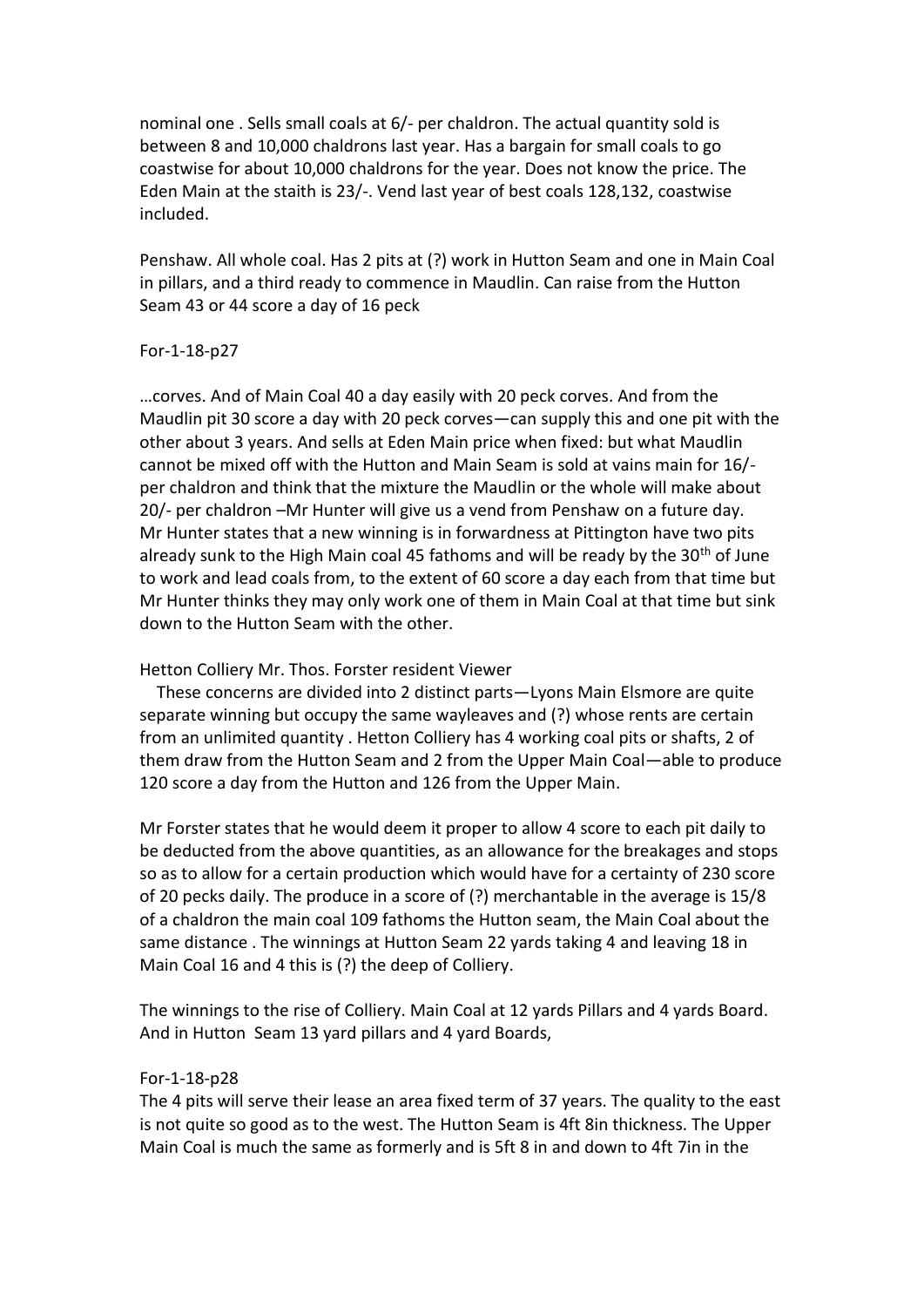east in thickness. The vend of last year was Hetton Wallsend 35,842 at 36/6 per chaldron Lyons……………………………………………………..35,522 at 30/6 Lyons Main………………………………………………. 9,093 @ 29/6 ……………………………………………………………78.457 The (?) Main (Lyons unscreened) 8 chaldrons……………………….25/6 High Main with a mixture of Low Main & other inferiors 3014……..21/6 (? ) Main 616………15/6 Nutts and small 799……..12/6 Small 8176……….8/6 Dust 2762……….8/6 Splint small 122……….16/6 15497 Total 93954

The company fits their own coals exclusively and intends to send under the names of these sorts this year at the above prices. Small coals going coastwise don't come into this vend.

## Elsmore Colliery

Has 2 pits and 3 shafts for raising coals. Has only 2 machines at present working of 30 horse power each. Depth of pits, Main Coal 95 fathoms to Hutton Seam 125 fathoms. One pit which is the Engine Pit is only sunk to the Hutton Seam. The other is opened out in the Main Coal and is working from 40 to 50 score a day from that seam if wanted. The pit is 12ft 6in in diameter the other 8ft 9in and is the Hutton Seam pit.

The pits are intended to be fit up by the  $5<sup>th</sup>$  of April to work 80 score a day from the High Main {20 peck corves} and from the Hutton Seam by about the beginning of June 70 score a day. Hutton Seam 4ft 6in in thickness Low Main 3ft 11in Upper Main 4ft 7in

For-1-18-p29

The winnings in Main Coal here are at 12yards and 4 Elemore Estate………contains 1610 acres Lyons Hutton including Shepherdsons 1 contains 2472 acres Great Eppleton 526 exclusive of the above 576{Have led in 15 hours 72 keels down the waggonway which is the greatest quantity {ever led since this the machines have been improved.

Since the machines have been improved Mr Forster says that in one day by an account taken in 15 hours 50 keels passed the first engine during which time that said engine stood 6  $1/2$  hours (waiting for others coming).

The claim is the same as the basis viz. for Lyons 90,000 chaldrons and for the Elemore 30,000.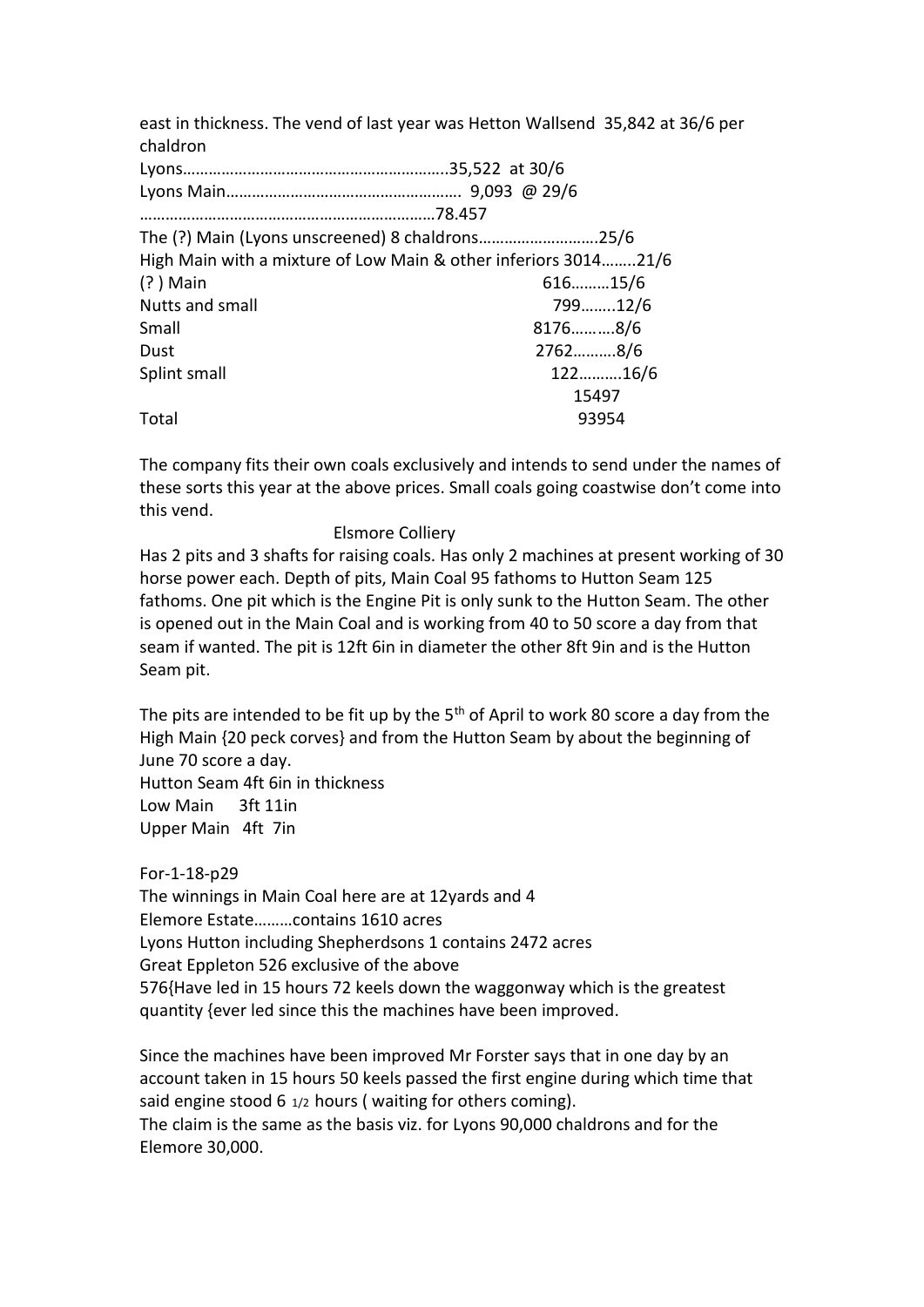And they possess the means for delivery at the river for more than the collective quantities when Elemore gets to full coal work. Has bound coal hewers 560 at present and boys in proportion. Sends all the coals that are wrought to bank except about 2 corves to the score which the men are bound to have. Believes in the disposal of the coals that there were coals freighted. Thinks they can work and lead this year of merchantable coals round and small 150,000 even with the Elemore pits to begin work as above stated.

The Eppleton pits are still sinking but are not likely to produce coals this year. One is sinking 12ft 6in in diameter and the other 8ft 9in in diameter,

JG Lambton Esq. Colliery

Mr Thomas Smith Resident Viewer

States that 7 pits are now at work and capable of producing daily the quantities annexed as follows viz.

Cocken pit Hutton Seam…. 70 scores daily 20 peck corves

Charles pit in Lumley……. 55 intended only

Murton pit………………. 40 Do.

Harraton pit Main Coal….. 34

Do. Hutton Seam………… 32

Penshaw (?) pit…………… 35

…………………………… 336 the above quantities are Mr Lambton's forecast rate of working but which….

For-1-18-p30

…Mr Smith states they could considerably augment and, they did exceed (?) laterally. Besides the above there are pits lying off work, but are ready for immediate resumption and capable of yielding 120 score a day viz.—

Lumley pit Hutton Seam 60

George pit do. Pillars 30

D Pit Bourn Moor low main 30

120 score a day 20 peck corves

Pell's (?) can also be set to work in the pillars of the Hutton Seam by the  $30<sup>th</sup>$  June next .

See Mr Crowdace's letter for Mr Lambton's claims.

Newbottle Colliery last year wrought 5 pits

The Dorothea Pit in Hutton Seam pillars 40 a day

Margaret pit ditto---------------------------28 a day

Dorothea Pit High Main in whole coal—40

108 Mr Huish observes they could exceed this

quantity if necessary. There are also 2 pits standing but ready for coal working if useful viz.

Success Pit Maudlin Seam------------------25

Elizabeth Pit ditto----------------------------25

Houghton New Pit will be ready for working by the  $1<sup>st</sup>$  of June with 2 drawing pits & may in the Hutton Seam per day draw 50}

And in the High Main ………………..50 } 20 peck corves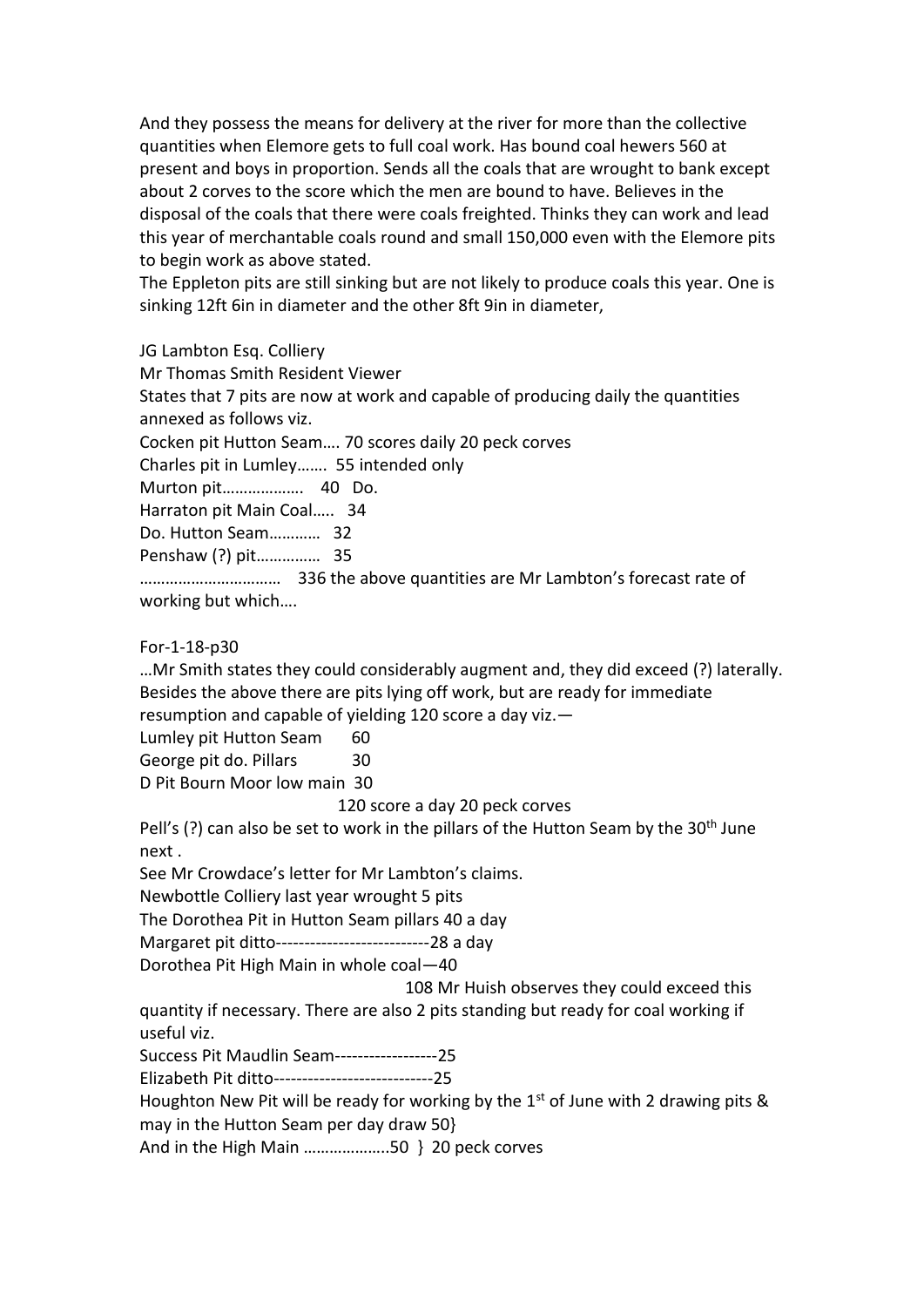The coals were all vended by Mr Lambton during the last year and at the regular stated prices.

The price of small coal is now 8/ - per chaldron\_

## For-1-18-p31

Mr William Stobart Rickleton & Carraton Outside Collieries Mr Thomas Crawford Viewer

Has two pits working one working the Low Main and Hutton Seam. The other the High Main Maudlin and Hutton Seam; both pits are working in the whole mine and pillars of about equal quantities. The Catherine Pit is drawing from the Low Main and Hutton Seam at 50 score a day of 16 peck corves. The Hall Pit is working the High Main and Maudlin 30 score a day of 16 peck corves.

The Hutton Seam and Low Main seams mixed is called Stobart's Wallsend and is sold at staith the others are called and sold for …For vend and claims see Mr Stobart's .letters now delivered.

## Harraton Outside

One pit working in 5/4 Coal with 70 or 80 acres of whole coal and about 30 or 40 acres of Pillars. The Maudlin Coal seams are whole. The Pillars in Hutton Seam and Upper Main throughout the estate nearly entired. Can draw at the Hayton Pit which is now at work 60 score a day of 16 peck corves. And when the other pit is set to work can draw the same quantity vended by Fitters (?)

Lord Ravensworth and Partners

Mr John Wood resident viewer

Is working one Pit with 2 working sides drawing at present, one from High Main and Maudlin the other the Low Main and Hutton Seam. One half of the whole workings are made from the Hutton Seam. Can draw of Maudlin and High Main 25 score and 20 peck corves and from 45 to 50 score the other Pit side of 16 peck corves working wholly to the deep at present but has coal to serve several years. Coals are sold to filters (?) neither freighted or sold by indirect means. Makes 2 sorts of coals the Springwell Hutton Seam and High Main. The others Liddell's Wallsend is Maudlin and the smaller part of the other two seams.

Uses screens  $3/8<sup>th</sup>$  of an inch and sells the best @ 19/- per chaldron and Liddell's Wallsend 18/- ditto.

Sells small coals at 6/- per chaldron.

## For-1-18-p32

Mr Thomas Elliot states that the vend comprises all coals delivered into Croft on the river except those used by Potteries, Glass Houses, Copper works, Lime burning and Brick and Tile burnings such generally have amounted to 24,000 chaldrons annually. Morton. John Davidson Esq. Beamish Colliery

## Mr Thomas Fenwick Principal Viewer

States W Smith's claim 24,000 chaldron's on the Bank. Has 2 pits working the second pit only opened out lately, is drawing coals from the Hutton Seam and can draw 50 score of coals per day 16 peck corves. Also they have High Main which lies 7 fathoms above the Hutton Seam.

The Air pit drawing from the Shield Row or Wear ¾ Coal or Tyne High Main in whole mine taking the pillars after and only about 25 fathoms from the surface and can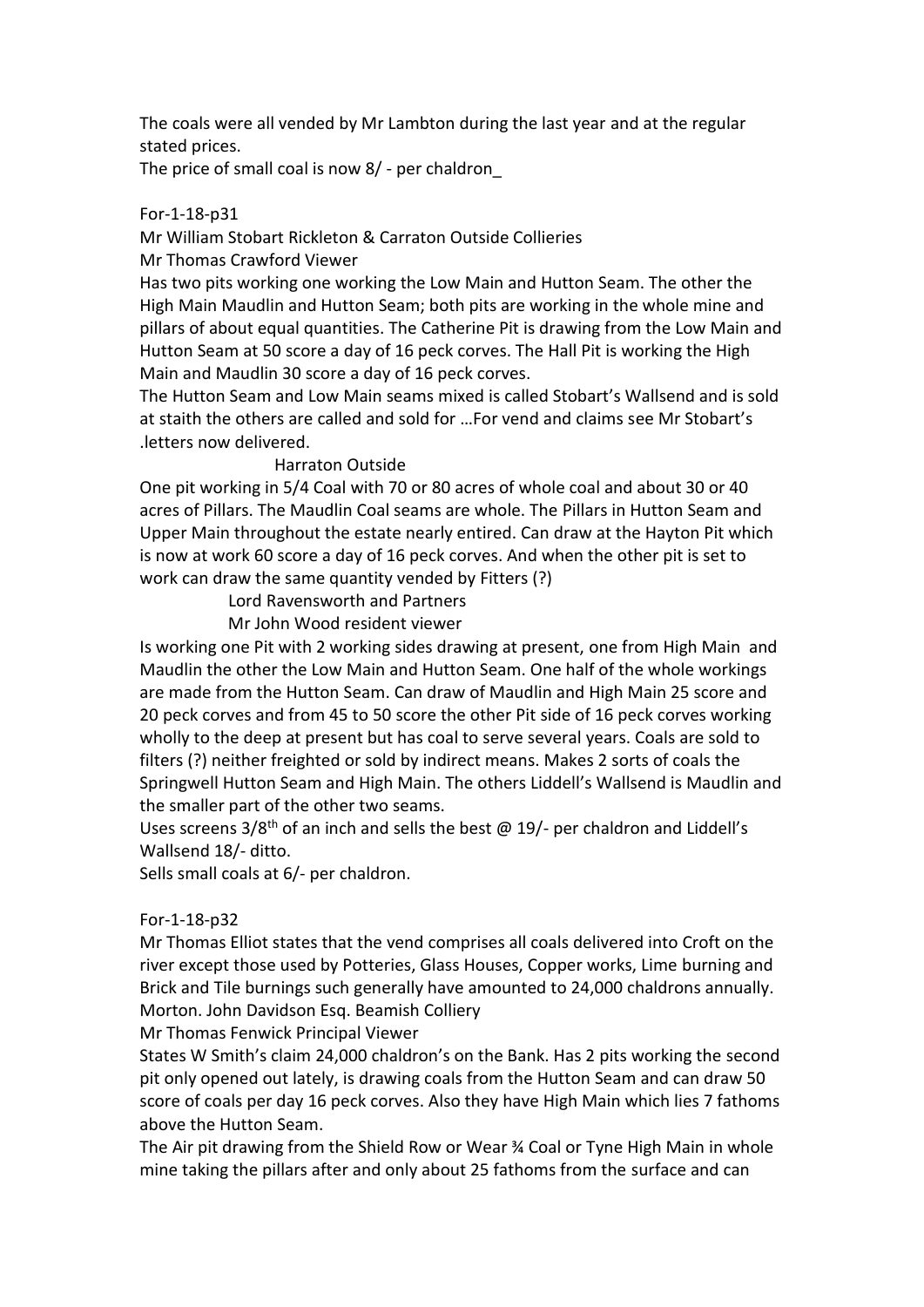draw any quantity 50 or 60 score a day. The next is called the Oval Pit is working pillars in Wear Water High Main about 41 fathoms from surface and can work from 45 to 50 score per day of 16 peck corves very easy. Beamish south moor Park Moor.

## For-1-18-p37 Houghton le Spring March 2nd 1827 Gentlemen

In pursuant of the instructions communicated to in your letter of the  $23<sup>rd</sup>$  ultimo, we proceeded to an examination of the Hutton and Rainton Collieries; but as it would be tedious to enter into a detailed account of the means we adopted, in order to carry into effect the object of your instructions, we shall endeavour in as brief a manner as possible, to lay before you the substance of the information which we have obtained ; mixed with such observations as seem fairly to present themselves, upon and impartial and disinterested view of the subject; and first with regards to Hetton Colliery

We have found 2 pits sunk within Mr Lyon's property; the one 14 feet in diameter and divided into 3 equal parts, whereof 2 are appropriated to the drawing of coals, and the other one to the pumping of the mine water . The second one is smaller and is formed into 2 divisions only both of which are used for drawing coals; thus 4 coal shafts were obtained, each provided with a winding engine of sufficient power. With respect to the state of the underground works we have to report that 2 seams of coal have been opened both very intensively; namely the Hutton Seam and the Main Coal.

We first proceeded to examine the former towards the east, the mine has been explored to the distance of 2000 yards from the shaft; towards the west it has been opened all the way to the boundary northward then exploring drifts have proceeded 700 yards; and in a south direction similar drifts have been advanced for 600 yards. The intermediate spaces are occupied by various ranges of Bords a great part of which is now in working, and the rest we consider may be put into a working state at short notice.

The coal itself is totally free from….

## For-1-18-p38

…extraneous matter, and its quality: the accompanying strata are favoured. The fall dip of the seam is nearly due east and a ratio except where its uniformity is disturbed by dykes of about one in twenty. The coals are brought up from Dip working by means of a steam engine of ample power which acts for 1200 yards. Upon the rest of the way upon the dip side of the pit, this business is done by horses, where for the most part one horse is capable of dragging six corves each of 20 pecks at a time. From the rise workings the carriage of the coals is effected by horses partly by a self acting incline plane.

We next took a survey of the workings opened in the Main Coal Seam paying particular attention to the state of the coal at the extremity of the different exploring drifts. This seam has been opened to as great an extent, taking one part with another, as has the Hutton Seam: and except that the roof is tender in some parts, especially near the face of the east workings we noticed little variation in the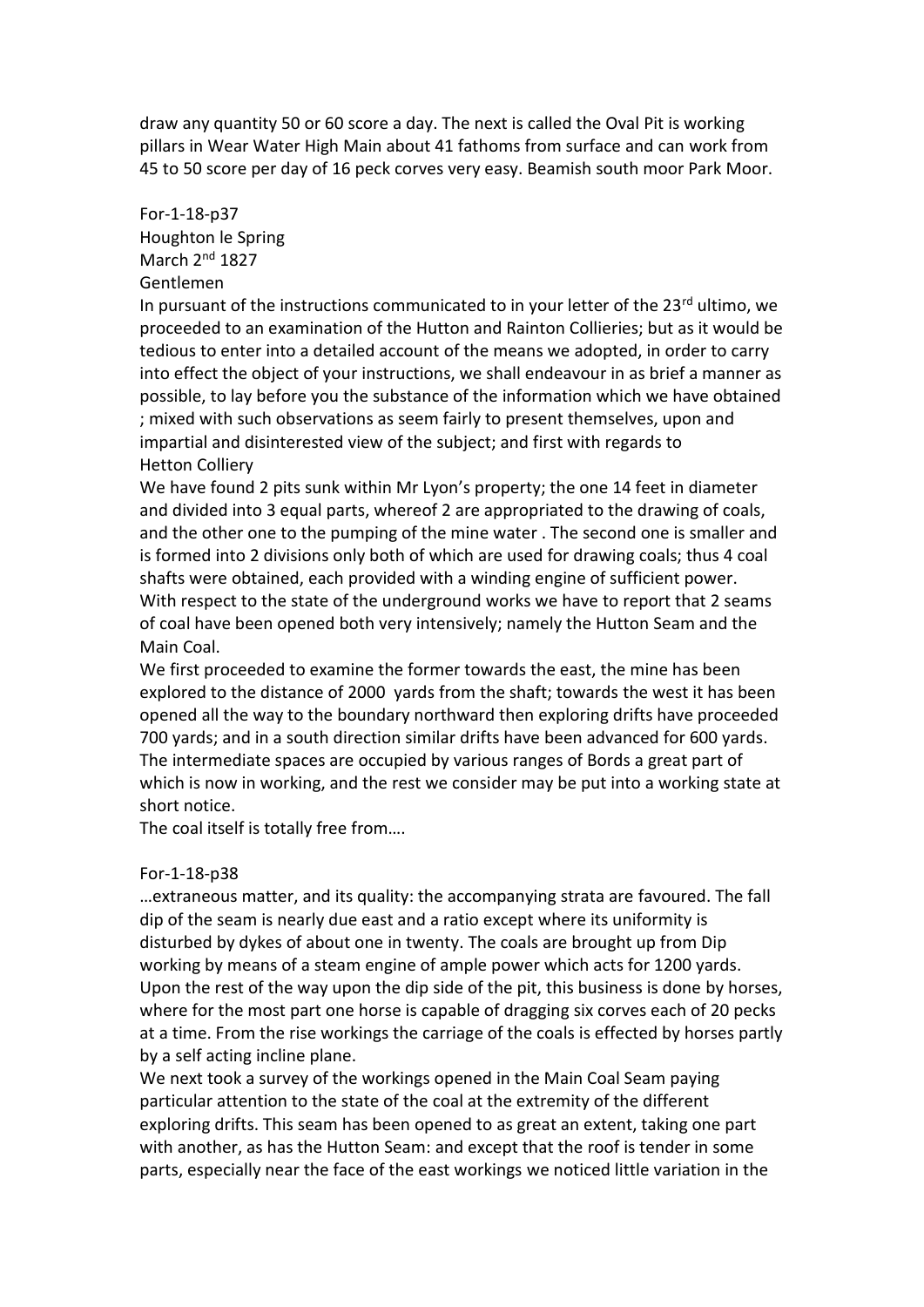state of the coal or the concomitant strata throughout the whole extent of the mine. We take it that the quality of the coal is quite as good here as the main coal south of the River Wear is generally found. As was to be expected the position of the seam and the arrangement for carrying the coals to the bottom of the Pit are also similar in every respect.

We likewise visited the pits lately sunk in the Elemore property, where are two shafts the one down to the Hutton Seam, and the other to the Main Coal. The former being only 8ft 9in in diameter is not probably intended for more than a drawing shaft. The other is of larger dimensions and is divided by means of a brattice into equal parts both of which may be applied to the drawing of coals. In the smaller pit the Hutton Seam thus far remarkably promising, but none of the opening Drifts have as yet been advanced more than 25 or 26 yards from the pit. The coal however is very fine in appearance and is covered by a strong bed of post from which it is separated by a free parting (?).

The east drift prevails here….

#### For-1-18-p39

Likewise but is very (?). In the (?) the Main Coal has been tried towards the north to the distance of 300 yards. The seam here presents the same aspect in most respects that it does in the Lyons Pits, the only difference that we observed being the state of the bands which is rather thicker here but the difference is not material. To the south of this pit nothing has been done nor have any workings of consequence been opened on the east or on the west side. In short both these pits are in an infant state, and until some progress is made southwards it is impossible to say how the coal may turn out; at present the prospect is flattering so far as regards the Hutton Seam.

We next come to the arrangements above ground for surveying the coals from the Colliery at Sunderland; and upon this branch of the subject we have to state that not having sufficient time to take a view of the line of Waggonway we were obliged to resort to information of the engineer to the Colliery who furnished us with an account of the nature and powers of the machinery employed upon the line; and giving this part of the subject due consideration; we do not hesitate to say we have full confidence even after allowance is made for casualties that 140 or 150 thousand chaldrons of coals may be led in the course of a year; from the same authority we concluded that the arrangements at the staith for shipping the coals are quite sufficient ;as those for loading them.

The staiths of which there are two we calculate to hold 9000 chaldrons of coal.

As the Royalty taken is intensive taking nearly 5000 acres, we have not thought it necessary to enter into any calculation relative to the duration of the Colliery. And on the whole we are persuaded that if a sufficient number of Workmen can be procured, the owner possesses the means great exertions being used of realising the statement given by W Forster.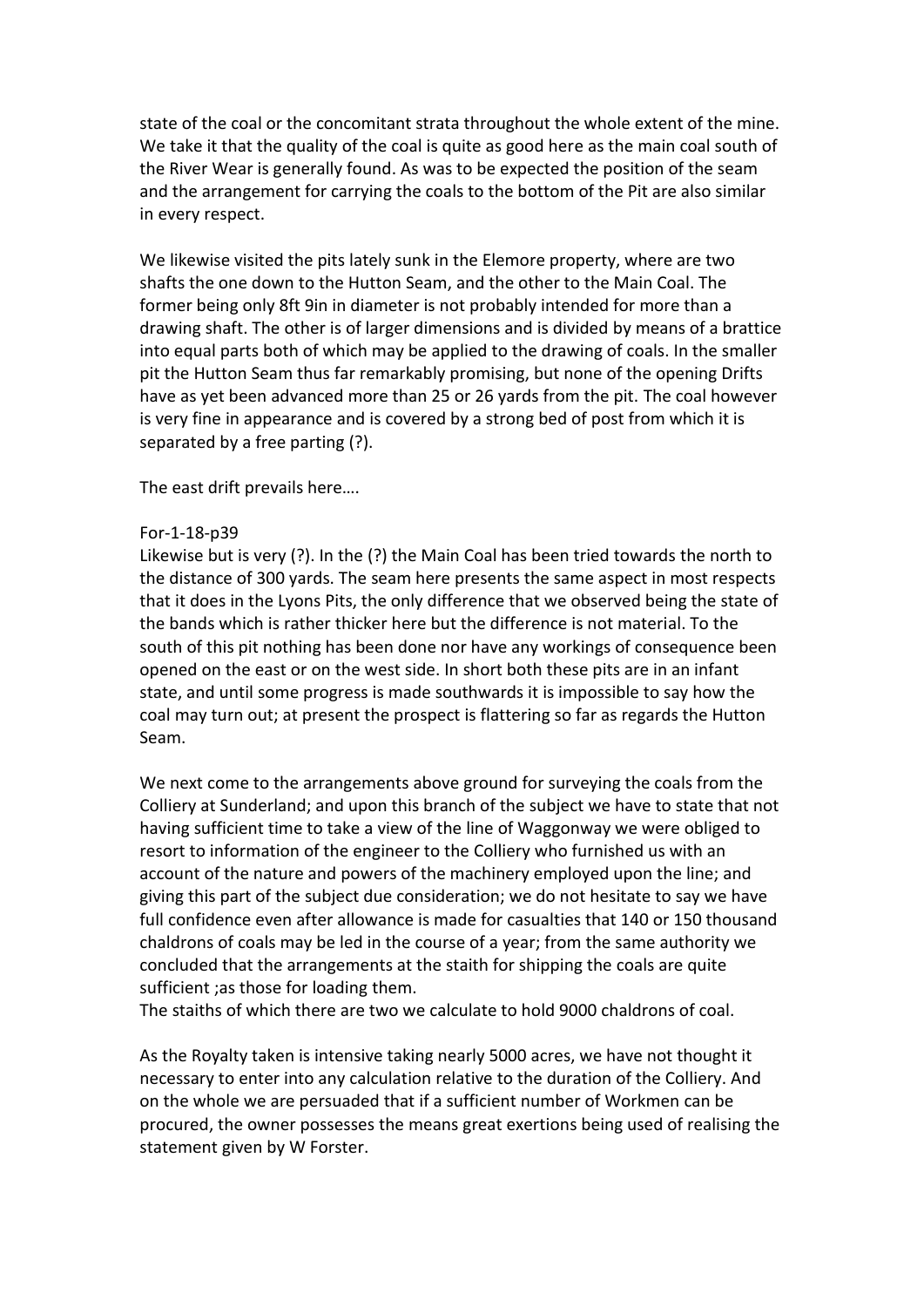#### For-1-18-p40

#### Rainton Colliery

Upon a view of the Colliery we found 4 shafts in actual operation, and 2 others which though at present idle, may soon be put into the same situation.

The 4 working pits are named the Alendrina; the Adventure east and west sides and the Resolution.

All these pits are affording Hutton and Seam. In the Alendrina and in the east side (as it is called) of the Adventure pit ; the coals are raised from the whole mine. In the Resolution and the west side of the Adventure pit they are (?) from the pillars. The Alendrina having been lately sunk has a large field of coal attached to it. In the east side of the Adventure pit the tract of coal is likewise extensive. The pillars remaining in the west side of the Adventure pit are rather limited but it is intended to add to this pit a further tract of pillars which property belong to the Plane pit. In the Resolution pit the pillars yet untouched extend over a considerable space. The Alendrina pit was only opened about 2 years since; nevertheless the exploring drifts have been pushed westwards as far as 1000 yards and without meeting any obstructions. To the south the coal has been explored for 700 yards. To the north little has been done but there can be no uncertainty as to the existence and favourable state of the coal in this quarter, since both have in a great measure been ascertained by the workings of an adjacent pit. The whole mine belonging to the Adventure pit east side is between 2 considerable dykes the state of the coal has been ascertained nearly as far as the Boundary. The pillars in the other pit are all open to examination, and the two idle pits referred to is capable of being prepared for work at a short notice, are the Plane pit and the Meadow: and we have been able to satisfy ourselves that such is their state…..

#### For-1-18-p41

The coal is of a superior quality throughout and owing to its hardness admits to being raised from the mine in a large state. The coals raised from the pillars are inferior in point of size to those raised from the whole mine but as in working those pillars the roof falls fairly as soon as the timber is struck out, the incumbent weight is relieved and the coal is less affected by pressure than would be the case were the roof not to give way so readily.

The average thickness of the seam is full 4 feet it is covered by a bed of grey metal mixed with post girdles which forms a firm and durable roof ; the full rise of the seam is nearly due west but inclines little from the horizontal and the Mine is not means subject to Troubles but on the contrary is particularly free from interruptions of that nature, especially those small Hitches which are so apt to depreciate the value of the coal. The depth of the pits is inconsiderable and each of the shafts is furnished with a winding engine of abundant power.

We were informed by the agent of the Colliery that 4/5ths of the coal being brought are merchantable coals, fit for sale as Wallsend or Eden Main, and have no reason for what we observed to question the truth of the assertions; but we find that the quantity of Wallsend coals sold last year was not  $\chi$  part of the aggregate amount of the Wallsend and the Eden Main. The quantity of small coals left underground is inconsiderable.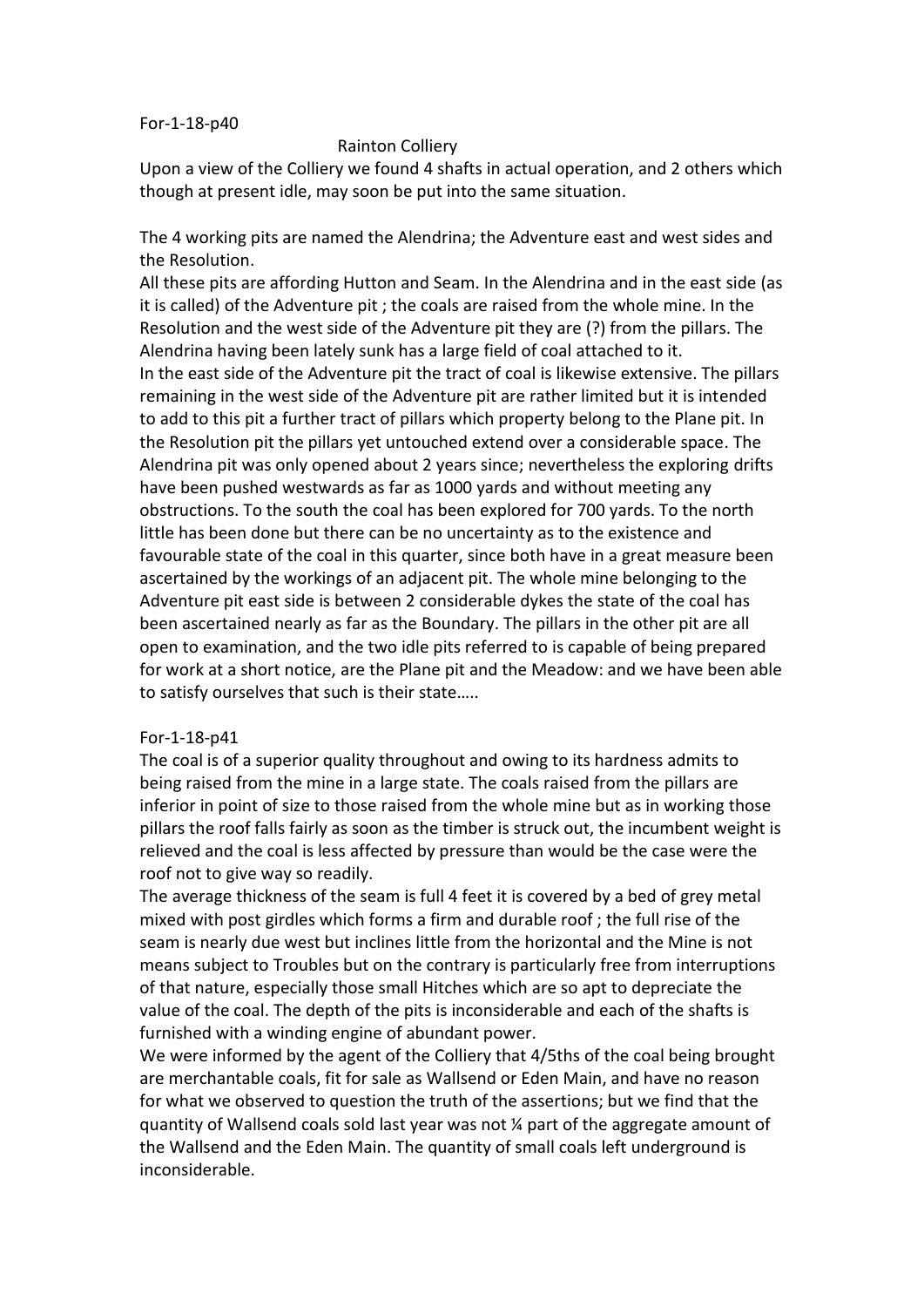Undoubtedly this Colliery is possessed in a remarkable degree of all the means which usually facilitate the raising of coal, and as the field yet unopened appears to be very extensive we suppose that a succession of new pits may be sunk capable of supplying the present vend for a great number of years, the very extensive opening of the mine entirely effected by the means of the Alendrina pit makes it not probable that the colliery really is at present in as good a state for affording quantity, as it was immediately previous to the period of Mr Russell's purchase….

#### For-1-18-p42

…should say that it is of rather a superior quality. The thickness of good coal is 3ft 7in and there is some other coal attached to it both at top and bottom of a very coarse kind we fear that (?) will hardly be able to verify his statement as to the capacity of this colliery to afford 60 scores a day from each of those pits by the  $30<sup>th</sup>$  of June next, if difficulties fall in the way this is allowing but a short time to overcome them; nevertheless we entertain no doubt that in every other respect his statement is well grounded, and that the expectations it holds out may be confirmed to the fullest extent; and indeed it is evident from the Powers possessed at Rainton Colliery that any deficiency of quantity which may take place at Pittington may be made good by an excess there.

Geo Hill Geo. Johnson To Messrs. Plummer Thompson **Stobart** 

For-1-18-p43 Assembly Rooms Newcastle 16th March 1827

The aftersigned appropriated by the Coal Owners of the Wear apportion a basis of 530,000 chaldrons among the several collieries of that river having agreeably to the directions contained in Mr Markindale's latter dated the 12<sup>th</sup> January and delivered to them on the ultimo carefully investigated their state and condition generally and severally with reference to the powers of production, qualities of coal, means of vending as also their merits with respect to improving or declining abilities, and weighing all these important considerations, fairly and impartially to the best of their judgement, they have agreed on the following apportionment of the sum referred to them, which embraces such new collieries as are likely to come into coal working within the present year.

Before they enter, however, on the statement, the Referees deem it proper to remark that their attention was drawn to an apparently new feature in the case, namely the claim of certain proprietors to a plurality of basis. This matter they judge it expedient to reduce to some rule or principle before they attempted the scale of division and upon the best information they could collect, it appeared to them, that the practice of allowing one basis only, to one and the same party delivering at the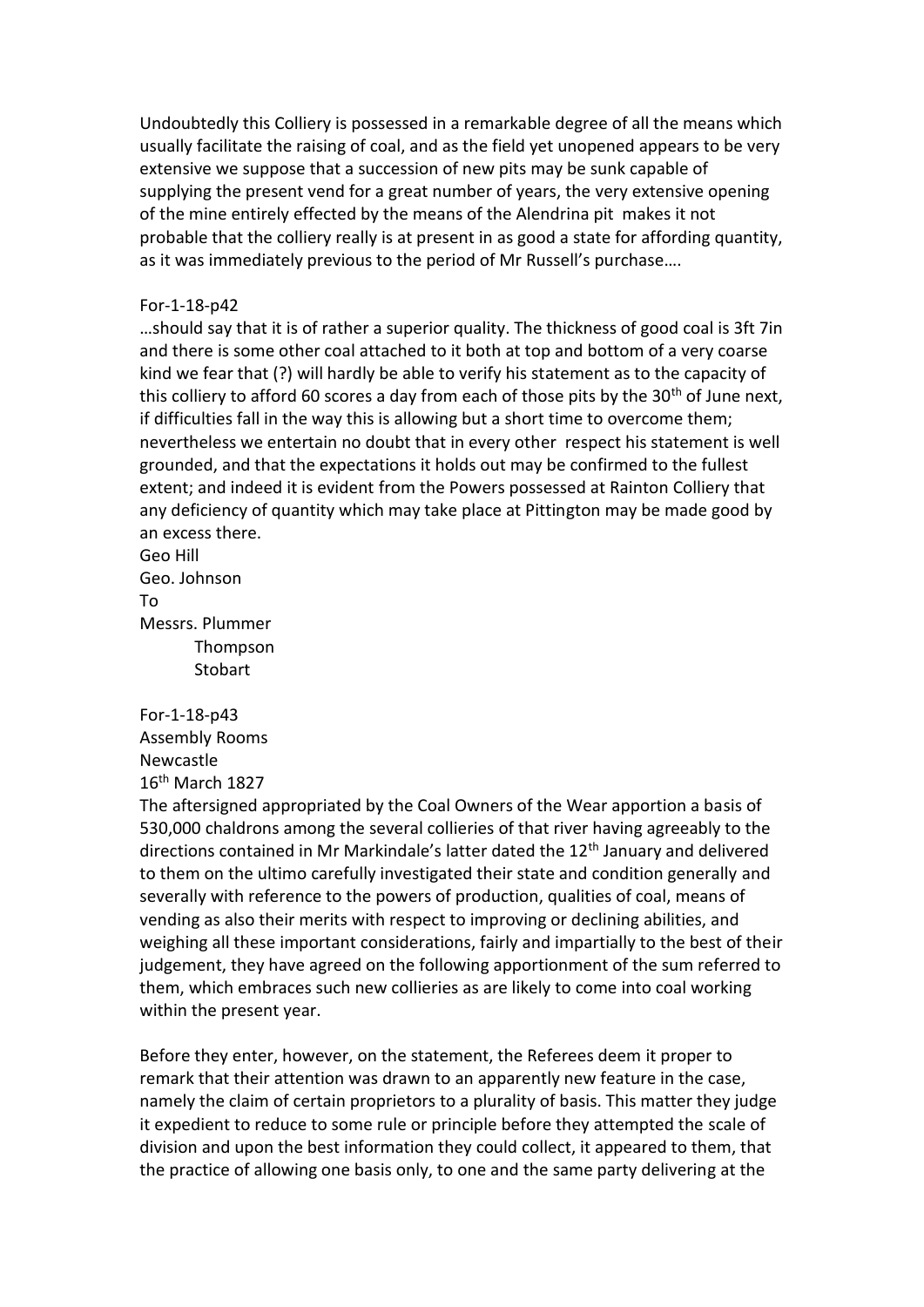same river, though embracing a multiplicity of concerns, has invariably prevailed o the Wear, excepting in the single instance of Newbottle Colliery which the trade has admitted to a separate basis from Mr Lambton's other concerns ever since he became proprietor of it. They have found it proper therefore to make the following award to be governed by this usage.

The River wear basis of 530,000 chaldrons, for the present year,1827, is distributed as follows—

#### For-1-18-p44

To Lord Ravensworth & partners for Mountmoor Moor or Blackfell Colliery----- 21,000 chaldrons To Moreton John Davidson Esq. --------------------------------------------------21,000 To John Geo. Lambton Esq. for Lambton Harraton, Burn Moor, Lumley, Pensher, Murton Cocken, & Hinchale Collieries------------------------------------------128,000

#### and the control of the control of the control of the control of the control of the control of the control of t

| For Newbottle Colliery inclusive of the new pit at Haughton------------------50,000   |  |
|---------------------------------------------------------------------------------------|--|
| To the Marquis of Londonderry for Rainton, North Pittington & Pensher Collieries      |  |
|                                                                                       |  |
| To William Russell & partners for New Washington Colliery---------------19,000        |  |
| To Mr William Stobart jnr. For Rickleton Caraton Outside Collieries------30,000       |  |
| To the Hetton Coal Company for Lyons & Elesmore Collieries--------------106,000       |  |
| To Mr William Russell Esq. for North Hetton Colliery---------------------------30,000 |  |
| Signed                                                                                |  |
| B. Thompson                                                                           |  |
| Mattw. Stobart                                                                        |  |
| William Stobart                                                                       |  |

For-1-18-p47  $16<sup>th</sup>$  April 1827 Sir,

At the request of the coal owners on the River Wear I beg on their side to transmit a copy of a resolution paper at a meeting held yesterday.

It appeared to the meeting that an irregularity had taken place in the instructions given by them to you date  $12<sup>th</sup>$  January last as in referring to a letter dated  $8<sup>th</sup>$ January from Lord Londonderry to Mr Buddle and sent by Mr Buddle to a meeting held on 9<sup>th</sup> of January. His Lordship said he was willing to submit the matter in dispute respecting basis to three Gentlemen and two Viewers from the Tyne.

The coal owners of the Wear will therefore feel obliged if you will have the goodness to occasion the award in conjunction with Mr Johnson and Mr Hill in conformity with the resolution of the meeting of yesterday. I am sir your obedient servant John Martindale To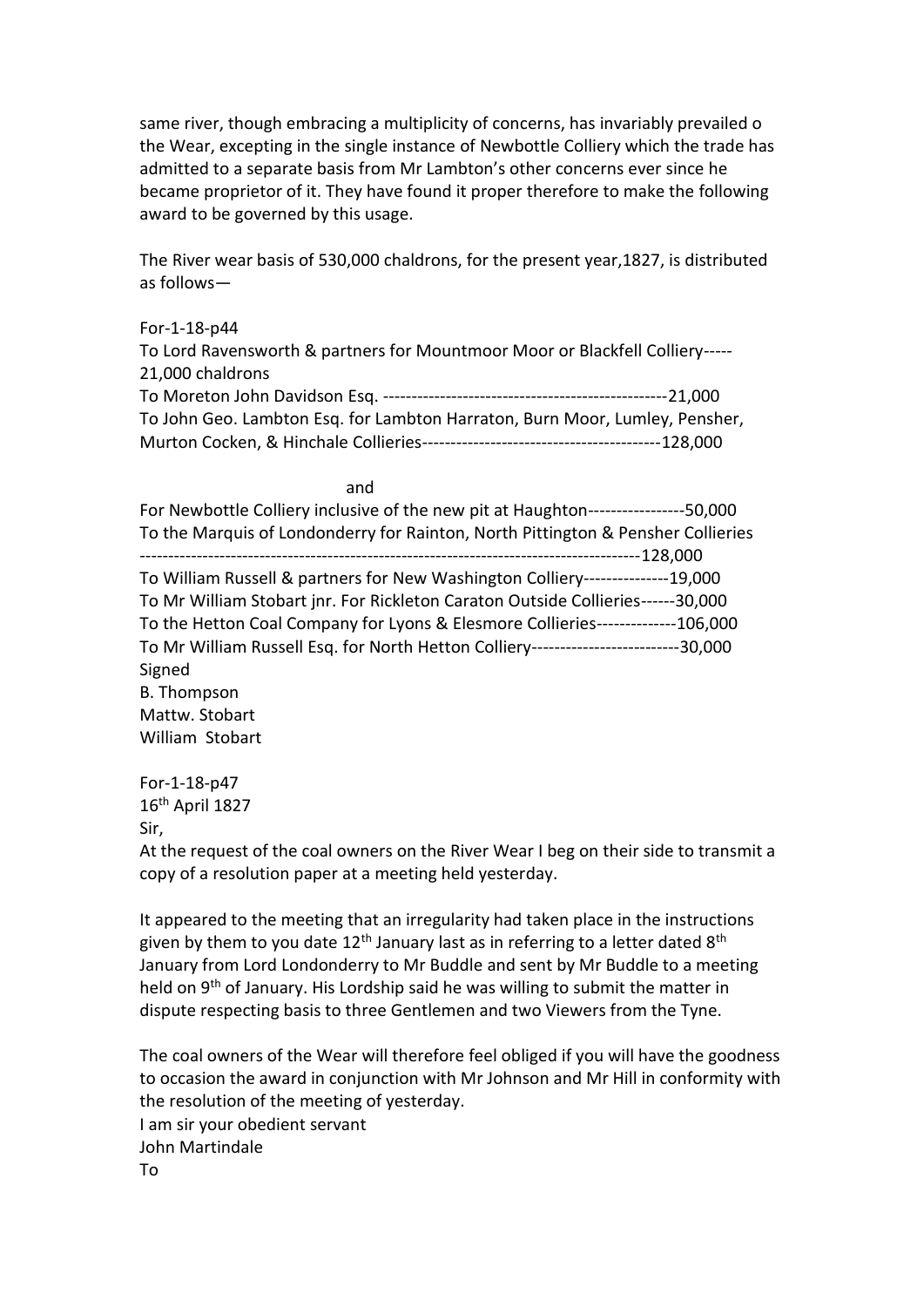Mr B Thompson Mr (?) Mr Stobart

For-1-18-p48 Assembly Rooms Newcastle 17th April 1827 Meeting of the Coal Owners of the River Wear

It appearing that there has been an irregularity in the instructions given to the Referees appointed by the Coal Owners of the River Wear, in as much as Mr Geo. Johnson & Mr Geo. Hill have only acted in their professional capacity. Resolved, that a letter be written to the three gentlemen who have signed the award requesting them to reconsider the same in conjunction with Mr Geo. Johnson & Mr Geo. Hill, and to call for any evidence to enable them to come to a final decision they may deem necessary. And that notice be sent to each Colliery of the day they intend to meet in order to enable the agents of each colliery to attend should they think proper.

For-1-18-p49

Assembly Rooms, Newcastle

May 22nd 1827

In compliance with a resolution tabled at a meeting of the coal owners of the Wear on the 17<sup>th</sup> (?) and transmitted by Mr Martindale to Messrs Thompson, Plummer and Stobart in letters addressed to them on the  $18<sup>th</sup>$  (of which copies are annexed). These gentlemen lost no time in seeking the assistance of Mr Geo Hill & Mr Johnson in conjunction with whom and after frequent deliberations the aftersigned have designed on the following divisions of the Wear—basis for the present year viz.

Lord Ravensworth for Mount Moor or Black Hall Colliery-------22,000 chaldrons John Davidson Esq. for Beamish Colliery----------------------------21,000 John Geo. Lambton Esq. for Lambton, Harraton, Burn Moor, Lumley, Pensher, Morton, Cocken Hinshale Collieries---------------------------------128.000

#### And for

Newbottle Colliery inclusive of the new pit at Haughton ---------50,000 The Marquis of Londonderry for Rainton North Pittington Pensher Collieries -----------------------------------------------------------------------------134,000 William Russell Esq. and partners for New Washington Colliery—18,000 Mr William Stobart for Rickleton & Harraton outside Collieries—28,000 The Hetton Coal Company for Lyons & Elesmore Collieries-----106,000 William Russell Esq. for North Hetton Colliery-----------------------28,000 Signed for Benj. Thompson Matt. Plummer William Stobart Geo Hill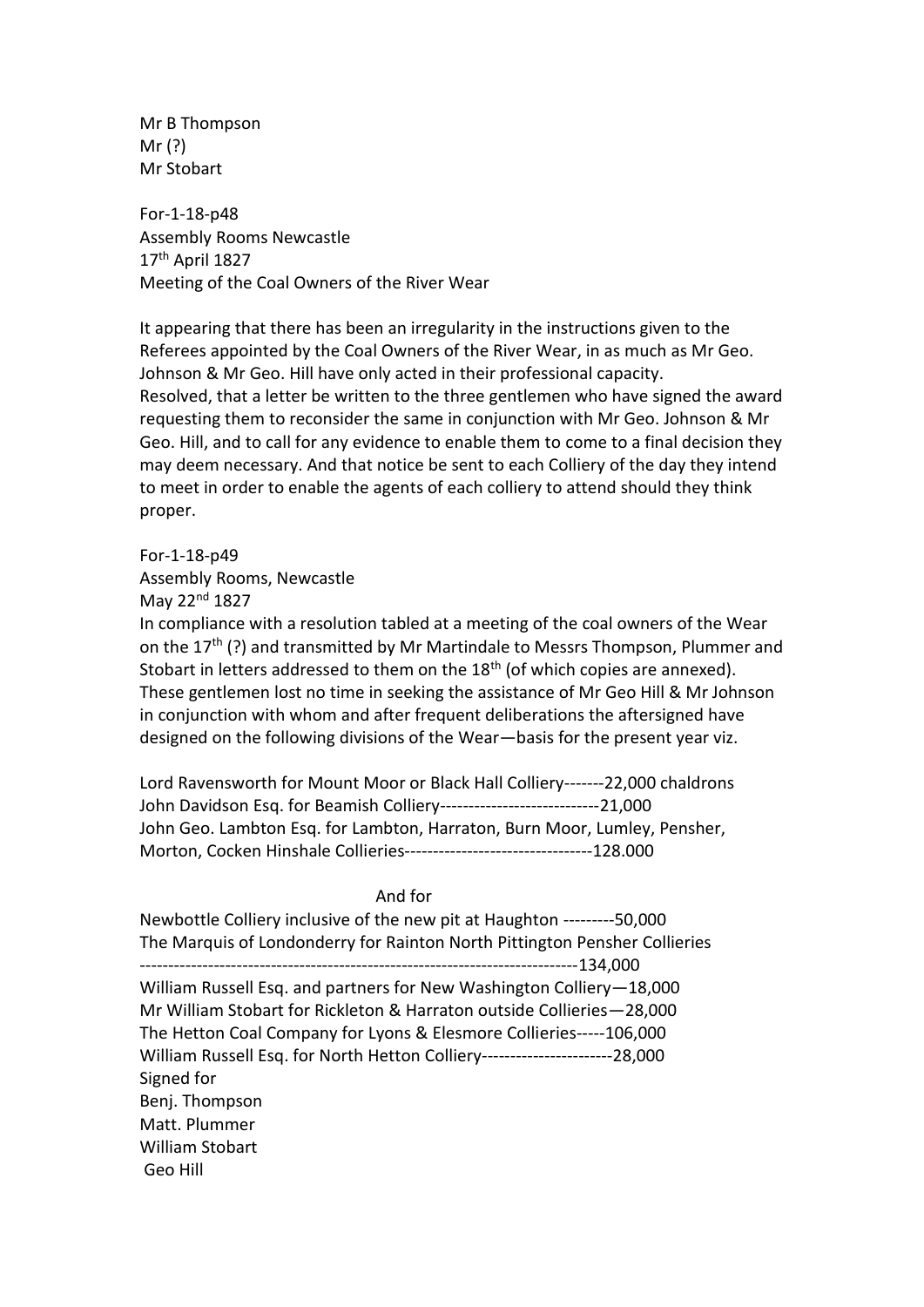#### Geo Johnson

For-1-18-p50 Newcastle 7<sup>th</sup> September 1827

We the undersigned referees appointed to apportion the quantity of coals to be taken as the basis of each Colliery on the River Wear, having examined the principal agents employed in the different concerns, having also inspected the working plans and ascertained correctly the quality of coal and the number of pits at work as well as those at present unemployed but may be put to work at short notice, together with the quantity that could be raised from the different seams in each colliery, with the present establishment are, of opinion that the following quantities will give to each concern a just, fair, and reasonable proportion of the assumed basis of 533,000 chaldrons viz.

To Lord Ravensworth & partners for Mount Moor & Black Fell Colliery 20,000 To Morton John Davidson Esq. for Beamish Colliery-------------------------21,000 For Lambton, Harraton, Burn moor, Lumley, Pensher, Murton, Cocken and Finchale Collieries and for Newbottle Colliery inclusive of the new pit at Houghton 155,000

#### For-1-18-p51

| To the Marquis of Londonderry for Rainton North Pittington and Pensher Collieries---      |
|-------------------------------------------------------------------------------------------|
|                                                                                           |
| To Wm. Russell and partners for New Washington Colliery---------------------18,000        |
| To Mr William Stobart jnr. For Rickleton, and Harraton outside Collieries 28,000          |
| To the Hetton Coal Company for Lyons & Elemore Collieries-----------------115,000         |
| To William Russell Esq. for North Hetton Colliery----------------------------------31,000 |
|                                                                                           |
| Geo. Robinson                                                                             |
| <b>RW Brandling</b>                                                                       |
| Geo. Hill                                                                                 |
| Geo. Johnson                                                                              |

#### For-1-18-p54

Coal Trade Office Newcastle 9th Nov 1829 Having taken into our consideration all the circumstances that we deem material in fixing the inspection basis of the Coal Owners of the River Wear our opinion is that the following portions are fair and equitable.

| The Marquis of Londonderry--------------------------138,000 chaldrons |        |
|-----------------------------------------------------------------------|--------|
|                                                                       |        |
|                                                                       |        |
|                                                                       |        |
|                                                                       |        |
|                                                                       | 23,000 |
|                                                                       | 17,000 |
|                                                                       | 15,000 |
|                                                                       |        |
| Chas. Wm Bigge                                                        |        |
| James Losh                                                            |        |
|                                                                       |        |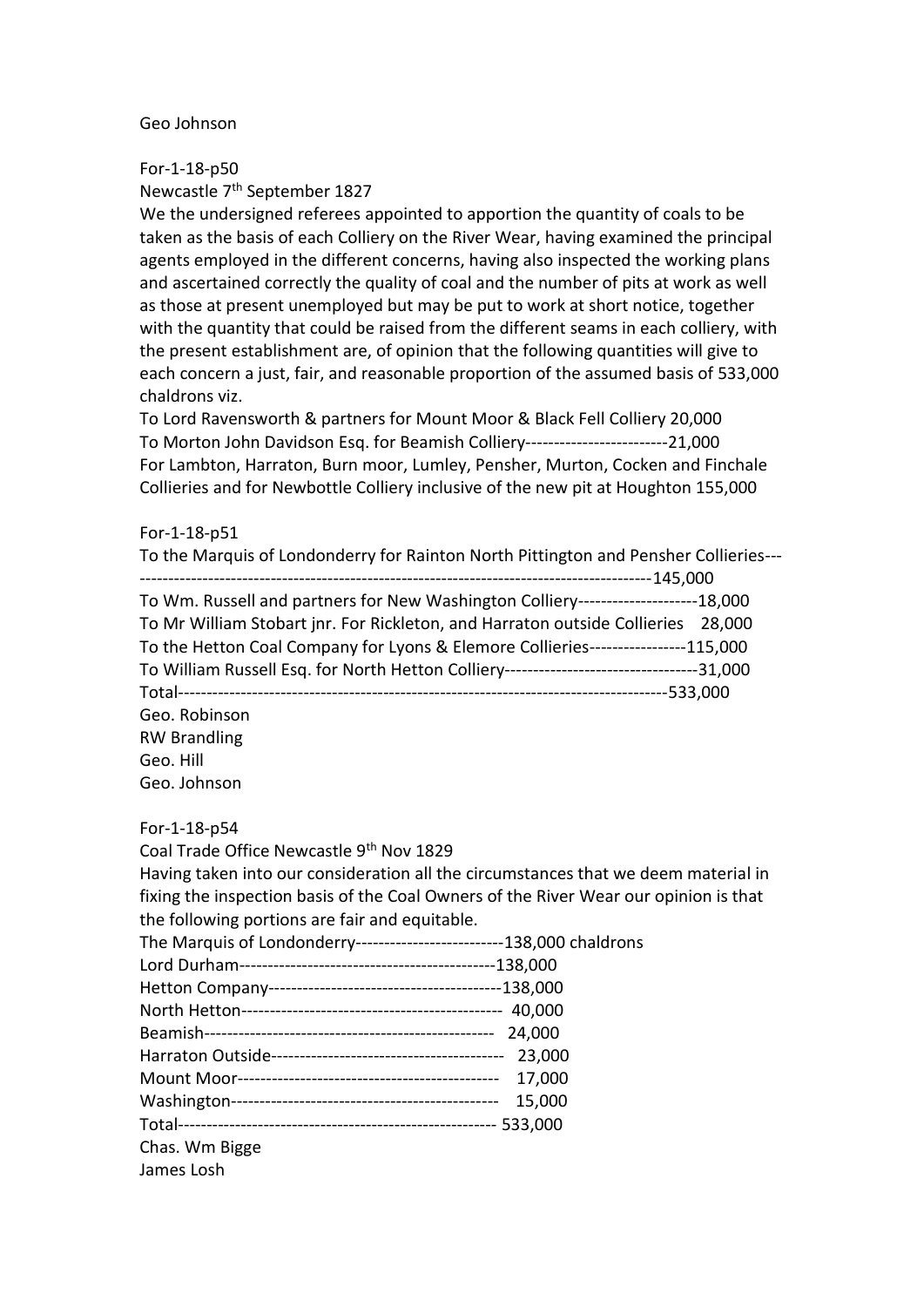Robt. Wm Brandling

For-1-18-p55 Coal Trade office 50 Westgate St. Newcastle March 12th 1831

At a general meeting of the coal owners of the Rivers Tyne and Wear held this day (Robert William Brandling in the chair)

1<sup>st</sup> resolved that the Bindings for 1831 beholden on Saturday 19<sup>th</sup> inst.

2<sup>nd</sup> Resolved that on no pretence shall bindings money be allowed by any colliery. 3<sup>rd</sup> Resolved that the 2<sup>nd</sup> clause in the printed bond be adopted.

4<sup>th</sup> That to prevent any inconvenience to the pitmen from a change of residence at the time of binding: Resolved. That in future the binding shall take place at the Saturday which shall fall next after the 21<sup>st</sup> February.

5<sup>th</sup> Resolved, That the single shift pits shall continue to work fourteen hours per day as heretofore.

That the driver's wages shall be advanced to 18.32 p day and that the general price for putting be 11.20 p score of 20 peck corves for 80 yards & one penny per score for every 20 yards further viz. the penny not to be payable until the distance is 100 yards: That….

## For-1-18-p56

…the Trappers wages continue 10d per day as at present

6<sup>th</sup> Resolved. That no general advance be made on the hewing prices but the managers of each colliery to exercise a discretion in making such advances as particular cases may require.

7<sup>th</sup> Resolved. That the fines for bad separation continue the same as last year. 8<sup>th</sup> Resolved. That each colliery be required to send into this office not later than Wednesday next by ten o' clock in the forenoon, an account of the average weekly earnings of their pitmen during the year ending 28<sup>th</sup> February last, distinguishing the earnings of the first second and third class of men, and stating the number of days the colliery has wrought during this period.

NB the printed bonds will be sent to you on Tuesday next.

For-1-18-p57 Coal Trade Office 50 Westgate St. Newcastle March 28th 1831

At a general meeting of the coal owners of Rivers Tyne and Wear held here this day (Robert William Brandling Esq. in the chair) the following final resolutions of the coal owners as to the general terms to be offered to their pitmen for the ensuing twelve months.

That each able bodied Hewer be supplied with work to enable him to earn 28/- per fortnight at the least; the fortnight to consist of eleven working days; subject nevertheless to the power retained by the coal owners in the second article of the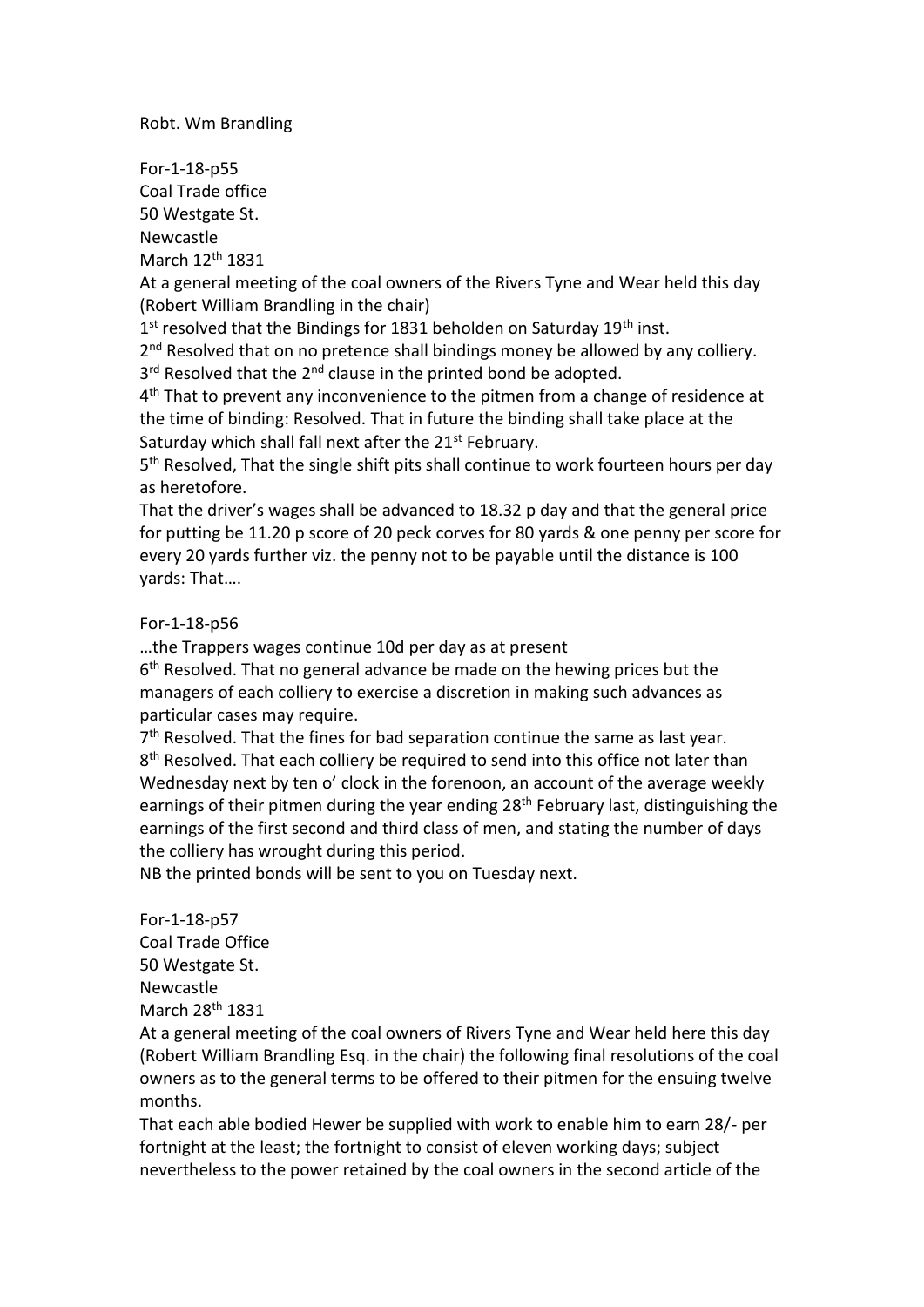bond of dividing the work so as to enable the men to earn the 28/- in not less than nine working days.

That the wages of the Drivers be the same as last year viz. 1/2d per day; and the day's work at the crane to be twelve hours.

That, in future the binding shall be held on the first Saturday in the month of January; this ensuring an interval of three months between the publishing of the New and the Expiration of the Old bonds thereby lessening the difficulty and inconvenience of the pitmen providing themselves with dwelling houses in case of changing their situation.

Resolved. That no alteration is necessary as to the size of the corves and that the measure tub which is placed at the top of each pit, must continue to be the standard…

[For-1-18-p58]

…by which contents of the corves must be regulated as hitherto and that the fines must remain as at present, being a necessary protection against negligence or fraud. That the workmen be paid their wages in money as has hitherto been the custom, and remain at liberty to supply themselves with candles, gunpowder and (?) goods wherever they think proper.

That no coal owner may carry on his colliery after 5<sup>th</sup> April next with unbound men. That these Resolutions be printed and a copy sent to the representatives of each colliery on the two rivers.

[For-1-18-p59] [printed page]

## LIST OF COLLIERIES In the Port of Newcastle MARCH 17, 1831.

## Net Average Weekly Earnings of the Pitmen on the Tyne for the Year ending 28th February 1831.

|                              | 1st<br>Class.                     | 2d Class.               | 3d Class.                     | Number of Working<br>Days. |
|------------------------------|-----------------------------------|-------------------------|-------------------------------|----------------------------|
| <b>Backworth</b>             | 17s. 7d.                          | 15s <sub>3</sub><br>¼d. | 13s. $4\frac{1}{2}$<br>d.     | 221                        |
| Burradon and<br>Killingworth | - 6<br>17<br>$\overline{2}$<br>17 | 16 8                    |                               | 237                        |
| Coxlodge                     | 22 1 3/4                          | 18 9                    | 17<br>$\overline{\mathbf{0}}$ | 224                        |
| Fawdon                       | 17 1                              | 14 0                    |                               | 255                        |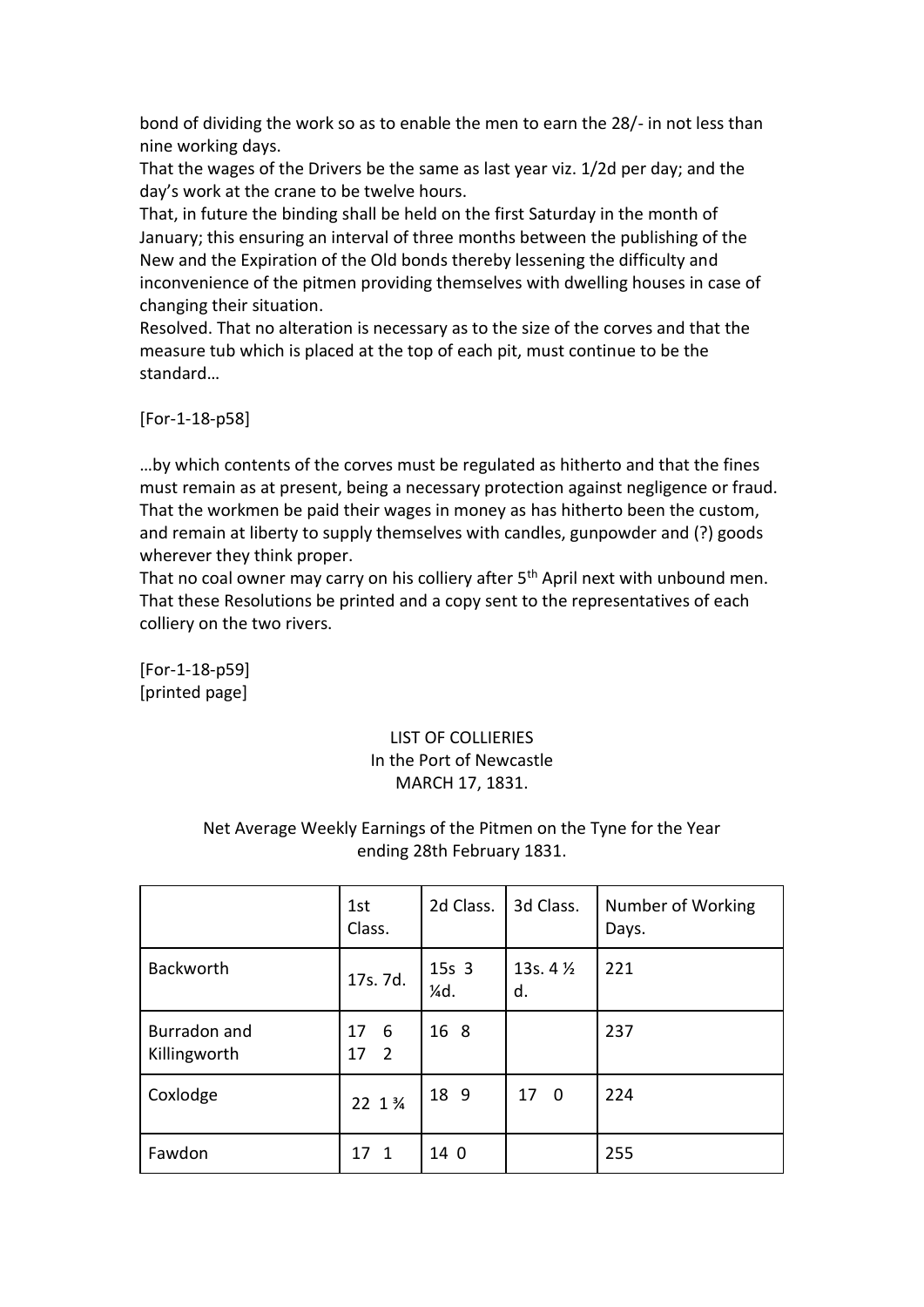| Gosforth                   | 19 6 1/2                   | 17 9                  | 13 6 1/2 | 243        |
|----------------------------|----------------------------|-----------------------|----------|------------|
| Heaton                     | 17<br>$1\frac{1}{4}$       |                       |          | 256        |
| Hebburn                    | 18 3                       | 17 <sup>2</sup>       | 16 0     | 241        |
| Holywell                   | 19 8                       | 16 5                  | 14 1 1/2 | 239        |
| Hotspur                    | 19 8                       | 17 <sup>2</sup>       | 14 4     | 250        |
| Jarrow                     | 18 6<br>18 9 1/2           | 18 8 1/2<br>15 1 1/2  |          | 250<br>242 |
| Percy Main                 | 15 5 $\frac{1}{2}$<br>17 0 |                       |          | 254<br>250 |
| Walker                     | 19 4 %                     | 18 4 1/2              | 17 4 1/2 | 256        |
| Wideopen                   | 18 3<br>19 3               | 16 10 1/2<br>14 1 1/2 |          | 265        |
| Willington                 | 17 9 3/4                   |                       |          | 251        |
| Benwell                    | 15 10 1/2                  |                       |          | 253        |
| Callerton                  | 19 9                       | 13 6 1/2              |          | 247        |
| <b>Collingwood Main</b>    | 18 5 $\frac{1}{2}$         |                       |          | 282        |
| Cramlington                | 22 9                       | 18 3                  | 16 3     | 256        |
| Elswick                    | 16 6                       |                       |          | 262        |
| Felling                    | 17 5                       |                       |          | 164        |
| Heworth                    | 17 0                       | 16 0                  |          | 251        |
| Low Moor and South<br>Moor | 14 9                       |                       |          | 264        |
| Manor Wallsend             | 19 6                       | 17 0                  | 14 9     | 247        |
| Mount Moor                 | 24 9                       | 20 <sub>7</sub>       | 17 10    | 286        |
| Pelaw Main                 | 16 3<br>17 4 $\frac{1}{2}$ | 15 6 1/2<br>19 4      |          | 268        |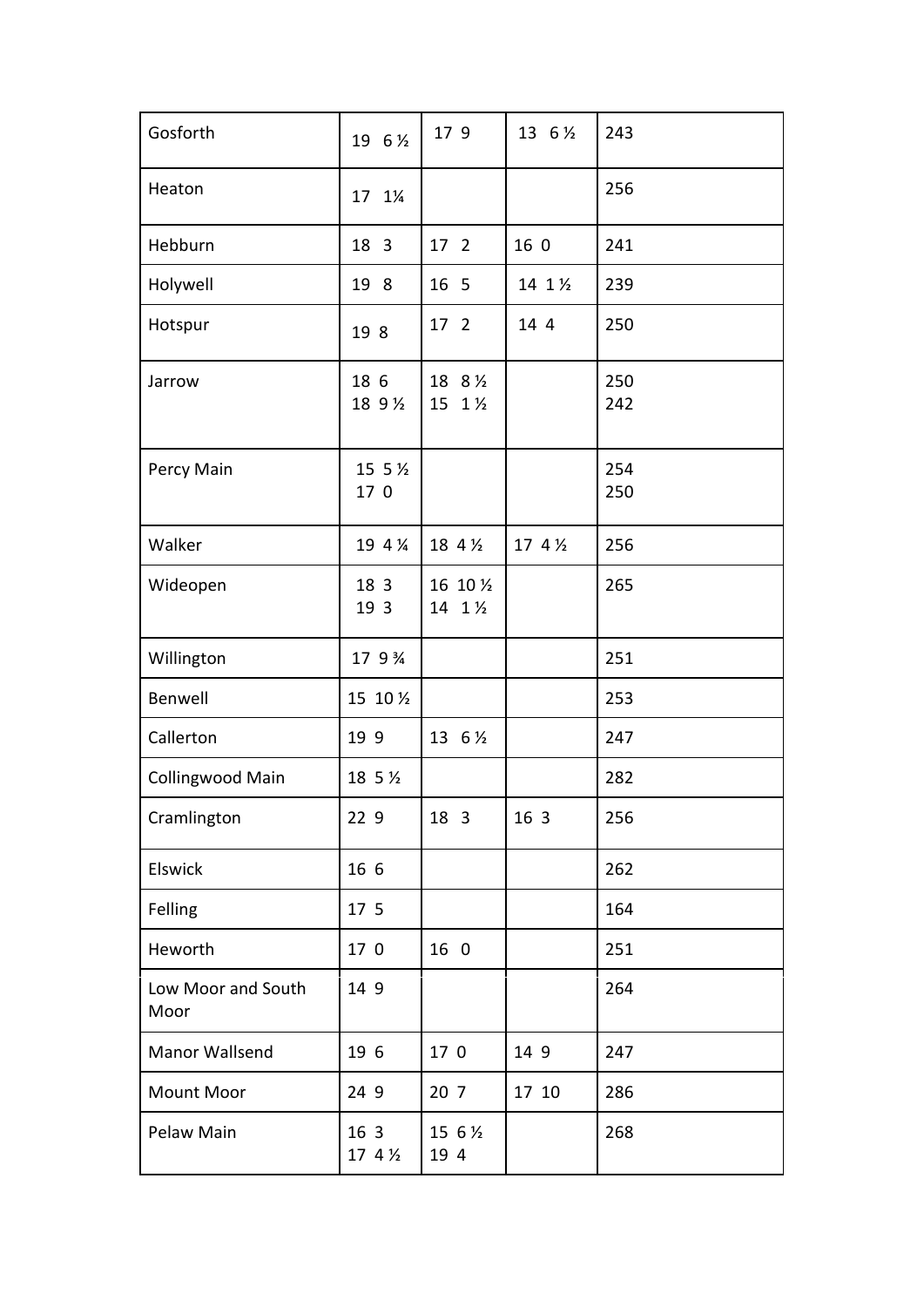| Pontop and Garesfield | 15 0               | 12 4     | 11 0      | 286 |
|-----------------------|--------------------|----------|-----------|-----|
| Seghill               | 210                | 16 6     | 14 0      | 271 |
| Sheriff-Hill          | 18 10 1/2          | 16 8 %   | 14 4 %    | 279 |
| Springwell            | 17 1 %             |          |           | 248 |
| <b>Tanfield Moor</b>  | 16 0               | 14 0     |           | 260 |
| Team                  | 17 <sub>1</sub>    | 14 2     |           | 249 |
| <b>Townley Main</b>   | 15 5 $\frac{1}{2}$ | 16 9     |           | 260 |
| <b>Tyne Main</b>      | 200                | 17<br>0  | 14 0      | 250 |
| Walbottle             | 15 6               | 14 6     | 13 0      | 247 |
| Whitley               | 21 8               | 18 0     | 14 4      | 269 |
| Wylam                 | 18 8               | 16 2 1/2 | 12 6 1/2  | 253 |
| Hartley               | 24 8 1/2           | 22 2 1/4 | 19 10 1/2 | 277 |
| Mesne [sic] average   | 18 41/2            | 15 4     | 14 101/2  | 252 |

Those Men who earn the lowest Wages are generally old Men, who have large Families that are earning great Wages in the Colliery besides. That is, Boys from 7 to 12 Years of Age are employed to shut and open the Doors in the Mine, under the Denomination of Trappers, at 10d per Day; from 12 to 16 Years they become Waggon-drivers at 14d per Day; or Putters, two Boys to a Tram : after the Age of 16, if Putters are able to put a Tram alone, they earn fully as great Wages as the Hewers themselves.

They have Medical Attendance, a House, Garden, Coals, gratis, except the Payment of IS per Month towards the Expense of leading the latter.

Preston & Heaton, Printers, 96, Side.

[NEIMME/For/1/18/60] [printed page]

# THE PITMEN OF THE TYNE AND WEAR

## (Extracted from the Tyne Mercury of April 5,1831)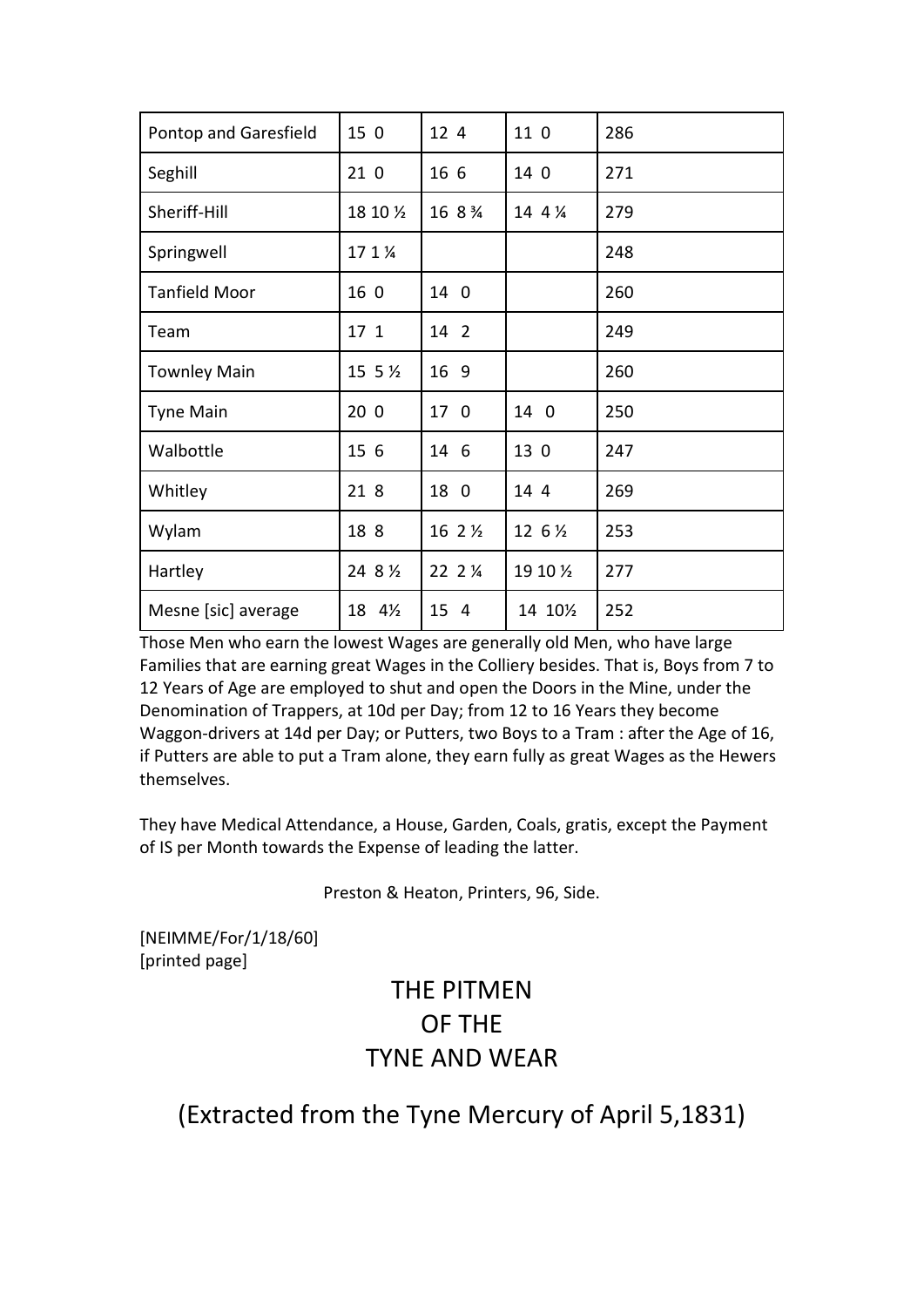WE are rejoiced to find that the Coal Owners of the Tyne and Wear have adopted the course which we recommended in the Tyne Mercury of last week. They resolved, on the 28th ult., that the boys should henceforth work in the collieries only 12 hours a day, and that the Workmen should be paid their wages in money, having full liberty to buy their goods where they please. The system of obliging the pitmen to get goods of the agents and agents' friends, at extra prices, obtained chiefly among the collieries on the Wear: it was very little acted upon on the Tyne : it is now to be wholly abolished. They resolved further, that "each able-bodied hewer be sup-plied with work to enable him to earn twenty-eight shillings per fortnight at least." But they say "the fines must remain as at present, being a necessary protection to the Owner against negligence and fraud." And they add, in conclusion, that "no Coal Owner carry on his colliery, after the 5th of April next, with unbound men." These they call their final resolutions. The Tyne Mercury has never advocated the cause of the strong against the weak, the rich against the poor, and it never will.— What we urged last week we repeat—there should be mutual concession between the pitmen and their employers. We have shewn that the Coal Owners have evinced a disposition to accede to such demands as were reasonable.

Let us see that their servants display a like spirit. At present, the workmen are paid half-a-crown a day, for every day they are idle at their employer's will, after being three days off work: they require that they should be paid for every day, the three days included. This is plainly, in other words, requiring constant work or constant pay. Looking at the immense number there are of pitmen, we have no hesitation in saying that it is impossible the Coal Owners could engage to give them constant employment: if they did, they would produce coals which they could not sell, and must be utterly ruined. The men have an undoubted right to sell their labour as dear as they can, and the masters have the same right to buy the labour they require as cheap as they can.—The Coal Owners have stated their final resolution not to give constant employment or constant pay. What follows? If the pitmen, as it appears to us, do not chuse [sic] to accept the terms offered, they will ruin themselves and their families : they will be obliged to quit the houses they occupy : their places will be occupied by strangers.

The time has arrived when they must decide for themselves. Their engagements expire this day, the 5th of April. Will they enter into fresh agreements? If their situation was tolerable before, when they were obliged to buy goods of agents at high prices, and their sons were overworked, their condition must be better now, when these grievances are at an end. It is a mistake to suppose that they can obtain pecuniary assistance from the parishes or the magistrates. It is idle to think that they can, by meeting nightly in large bodies, by acts of violence or intimidation, deter the well-disposed pitmen, who have renewed their engagements, from going to work, and thus make it necessary for the Coal Owners to employ them on their own terms, whatever those terms are. They are, by, such proceedings, only exposing themselves to punishment. That they committed such acts of violence in two instances, we noticed in our last publication and we have heard of a third case on the Wear, a few days ago, where a man underwent such a chastisement from them, that we understand he has since expired.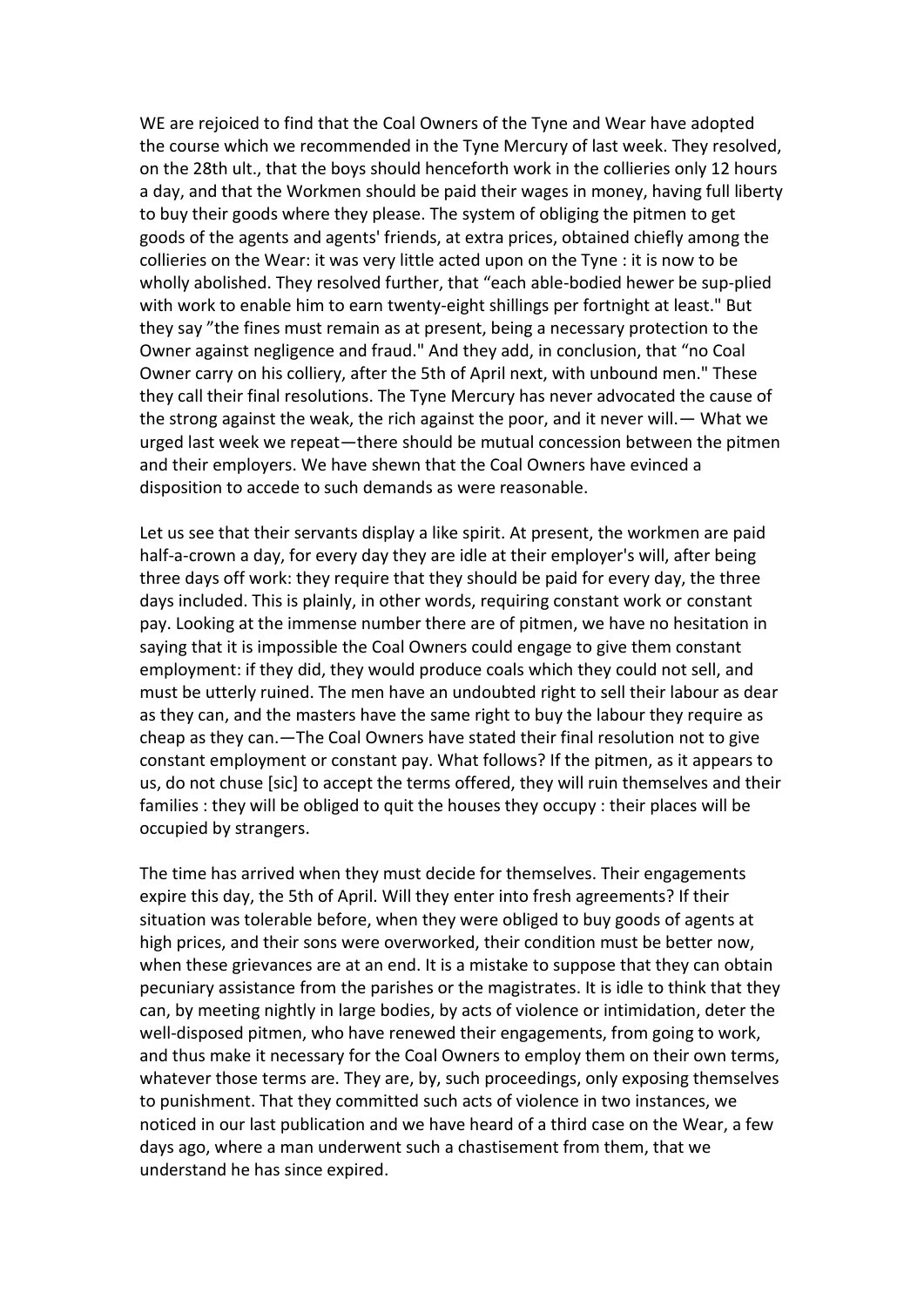A knowledge of these outrages having reached the government, the War Office has ordered a military. station to be established at Houghton-le-Spring, in the county of Durham, in aid of civil power, and on Friday last, a troop of the 3rd regiment of Light Dragoons marched into that place, under the command of Capt. Mcqueen. From violence, therefore, nothing can be hoped. From the necessities of the Coal Owners as little can be expected. They are free as well as the pitmen, and if they cannot engage their workmen here on reasonable terms, what is to prevent them getting workmen elsewhere ? Nothing is more clear than that they have the power of doing so.

What we conceived to be the principal and the well-grounded complaints of the pitmen have been listened to and redressed. If they still continue out of employment —if they still refuse to be bound, they will act as their own enemies, and they will cease to have the sympathy of the public in their favour. If, by the present system of working 3 or 4 days a week, they can earn more than ordinary labourers who work 6 days a week, have they any just reason to complain? We have made particular inquiry as to the wages of the men at Hetton colliery, on the Wear, as we understood they were most discontented.

We find that the average wages of the first class of hewers there, for the year now ending, have been 21s, 3d. per week, besides their having house-rent, coals and medical assistance, for themselves and families, gratis; and this earning has been made on 260 working days, leaving them 104 days in the year for recreation and instruction. The putter boys' wages also, from 15 to 18 years of age, in the same period average about 20s. a week each.

Looking at all the circumstances, then, observing what the Coal Owners have pledged themselves to do, seeing how the pitmen are treated here, and knowing how labourers are paid elsewhere, we think that none but their enemies will advise them to hold out in the hope of further concessions. By entering at once into their engagements, they will put an end to the present misunderstandings: by holding out, they will throw the trade of the port into confusion, oblige the Coal Owners to get men elsewhere, and reduce themselves and their families to misery and want.

R. Stobbs, Printer, Durham.

[NEIMME/For/1/18/61] [printed page]

#### WHEREAS

IT hath been represented upon Oath, to Us, the under-signed Magistrates, acting for the County of Durham. That divers large bodies of men have lately illegally Assembled within the said County, against the peace of our Lord the King; and that various acts of violence and outrage have, in many instances, been committed; and